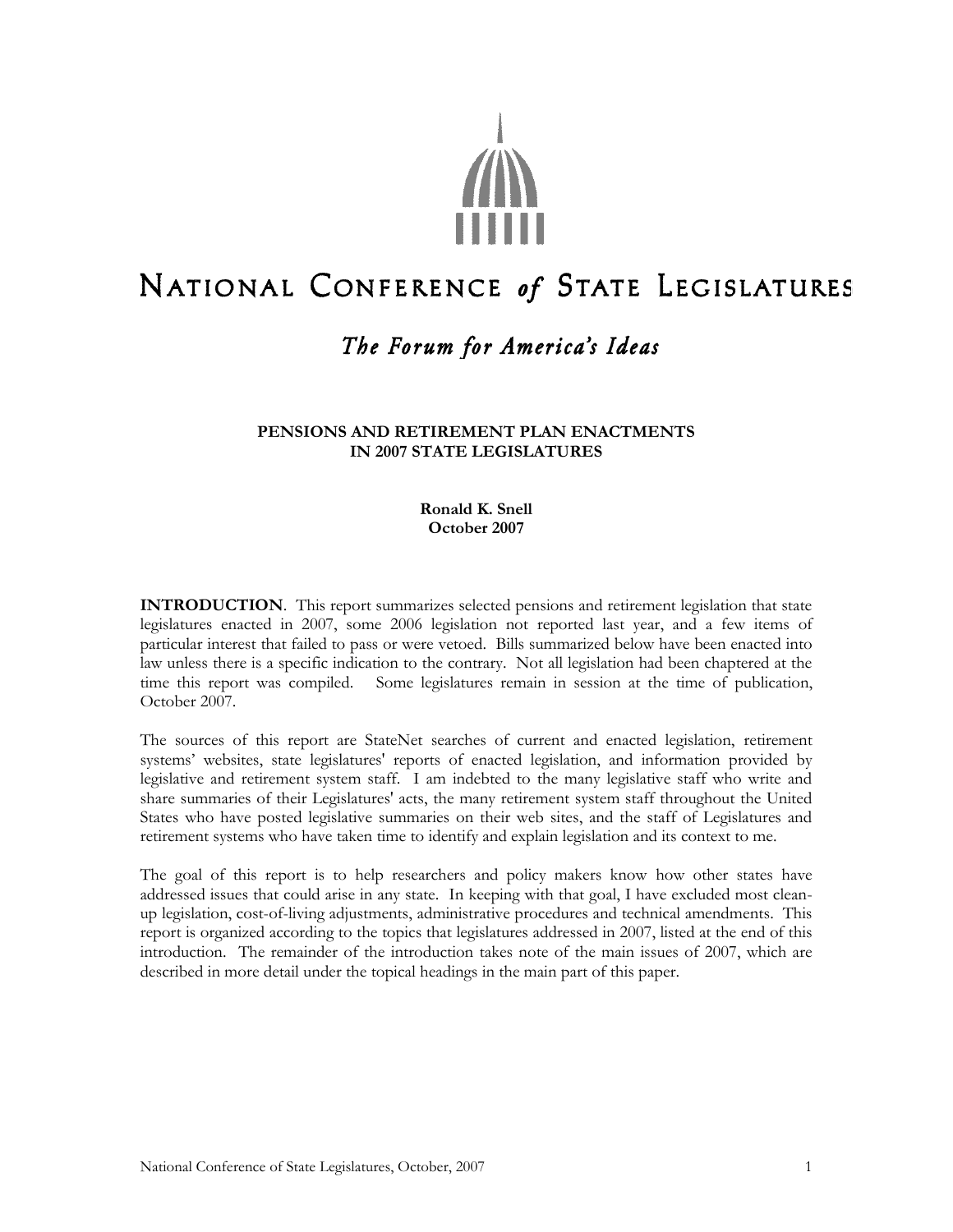#### **MAJOR ISSUES IN 2007**

#### **PLAN STRUCTURE AND FUNDING**

Sustaining defined benefit plans for the long haul continued to be the major concern of public retirement policy in 2007. No legislature appears to have improved the benefit package for a large plan for public employees or teachers in 2007. Three states revised benefit packages plans for large numbers of public employees to reduce benefits for future employees compared to commitments to current employees. In two states, this included longer vesting requirements, running counter to the trend of the past quarter-century to abbreviate vesting requirements.

- Kansas revamped its entire state retirement system. A joint legislative study committee  $\bullet$ examined such alternatives as a defined contribution plan or a hybrid plan in the fall of 2006, and chose instead to adopt a new defined benefit plan for state, school and local government employees hired on or after July 1, 2009. The new plan makes a number of moderate changes from the existing plan, such as greater age and service requirements for regular retirement eligibility, calculation of benefits on average salary over five years instead of the three years in the existing law, and other incremental changes. The plan provided for an increased employee contribution and committed employers to contributions at the actuarially required amount but at least at the percentage of employee contributions. An unusual feature of the new law is the requirement that future costs of the plan will be equally shared by employers and employees. Future automatic COLAs and reduced vesting requirements for present and future members addressed long-standing concerns.
- Mississippi similarly changed vesting and service requirements for its Public Employee  $\bullet$ Retirement System, effective for those hired on or after July 1, 2007. It lengthened its vesting requirement from four years to eight and stiffened age and service requirements for normal retirement.
- North Dakota created a new tier in its Teachers' Fund for Retirement, with longer vesting,  $\bullet$ retirement according to the Rule of 90 instead of the Rule of 85, other increases in age and service requirements, and a benefit calculation based on a five-year average of salary, rather than three years.

A number of states addressed sustainability through increasing contribution levels to retirement systems. As is generally true, it remained rare for governments to require greater contributions from members of a system, although New Jersey imposed a 10% increase in employee contributions on several statewide plans. Oklahoma addressed the funding problems of its Teachers Retirement Plan with increased employer contributions, to be phased in over several years. New Hampshire limited transfers to its special account for additional benefits in order to protect the principal of the retirement trust fund. Washington repealed its gain-sharing plans after the state actuary reported that they had a detrimental effect upon retirement plan trust funds, and offset the repeal of gain-sharing with other benefit improvements for teachers and other public employees.

Massachusetts and Missouri provided rigorous new laws addressing the funding status of local government plans.

 $\bullet$ Massachusetts provided for state assumption of the assets of any local government system that fails to meet specified standards for actuarial funding and investment performance over an extended period. Funds so assumed would be managed by the state board that manages investments for the two major state pension funds.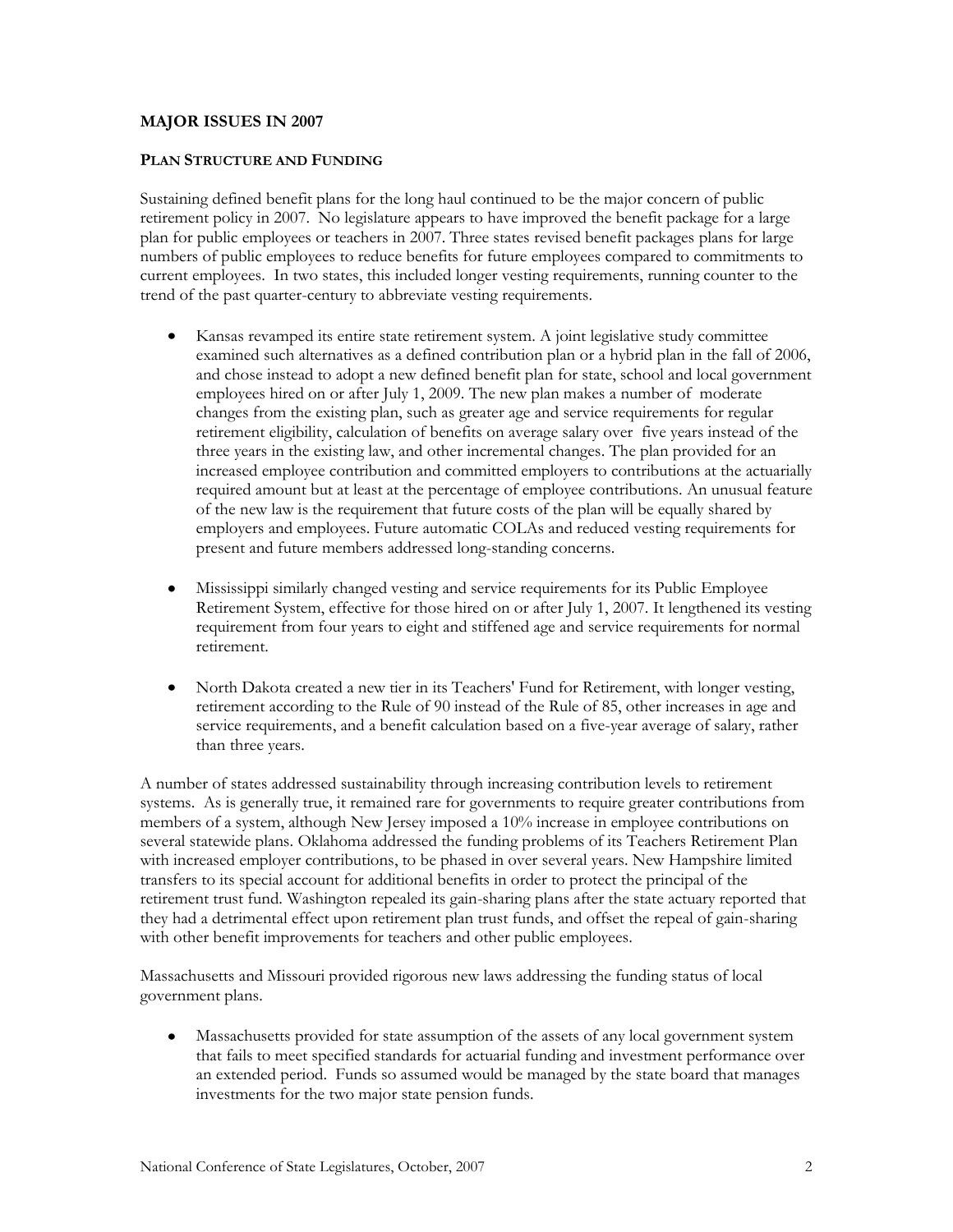- $\bullet$ Missouri legislation provides funding standards for local government public pension plans in the state. Those whose funded ratio falls below 60% and whose contributory government fails to make 100% of the actuarially-required contribution for five successive years can be declared delinquent in contribution payments, which will constitute a first lien on the funds of the sponsor government. The board may require payment by writ. The state treasurer is required to withhold 25% of the contribution delinquency from total moneys due the local government until the delinquency is satisfied. Plans with less than 60% funding shall also require their actuary to prepare an accelerated schedule of contributions to the plan.
- The Missouri legislation also prohibits benefit increases from funds that are less than 80%  $\bullet$ funded. It allows benefit increases for better-funded systems so long as the funded ration remains above 75%.

Connecticut authorized \$2 billion in pension obligation funds to benefit its Teachers Retirement fund, as well as appropriating \$300 million for the fund for fiscal years 2008 and 2009.

West Virginia authorized the sale of the state's interest in future tobacco master settlement funds, if the sale realizes at least \$800 million, and the deposit of the receipts into the Teachers' Retirement System to reduce its actuarial accrued unfunded liability.

No state created a broad-based defined contribution plan in 2007, although New Jersey established one for elected and certain appointed officials. Alaska fine-tuned provisions of its 2005 legislation that created defined contribution plans. The West Virginia legislation that consolidated its teachers' defined contribution plan with its teachers defined benefit plan in 2005 was declared unconstitutional by the Kanawha County Circuit Court. The decision has been appealed..

#### **OTHER POST- EMPLOYMENT BENEFITS**

This report lists enactments from 14 states to create state trust funds or enable local trust funds for retiree health care or other post-employment benefits, or otherwise to prepare to comply with the accounting rules known as GASB 43 and 45. This is probably not a complete list.

#### **STATE DIVESTMENT LEGISLATION**

This report lists divestment legislation or resolutions from 14 states in 2007. Most focus on companies operating in Sudan; an Oklahoma resolution urges scrutiny of companies operating in Iran, Syria and North Korea as well.

#### **FORFEITURE OF RETIREMENT BENEFITS**

Legislation providing for forfeiture of retirement benefits upon a public official's violation of the public trust is relatively rare. Three states enacted legislation on the issue in 2007. The enactments in Alaska and North Carolina appear to be new provisions. The New Jersey enactment strengthens existing law. Missouri legislation provides that any trustee, employee or participant of a plan who is convicted of a plan-related felony shall forfeit any retirement benefits from the plan.

#### **TAXATION OF RETIREMENT INCOME**

Kansas exempted Social Security receipts from state income tax in tax year 2007 for taxpayers reporting \$50,000 or less in federal adjusted gross income, and will extend the exemption to those reporting \$75,000 or less in tax year 2008 and thereafter. Missouri enacted a package of exemptions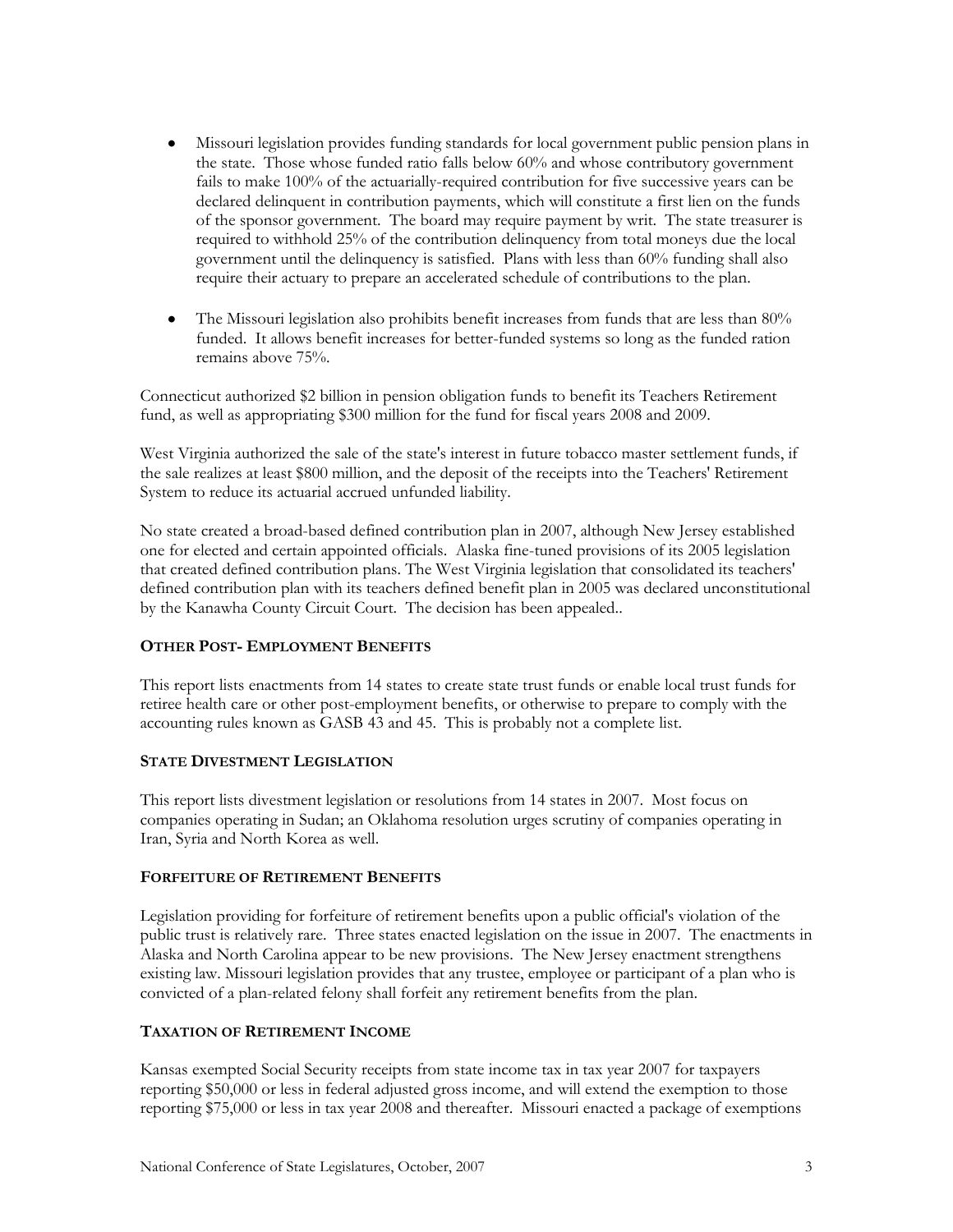to be phased in over six years that includes Social Security and public sector retirement benefits, eventually to be available to people reporting up to \$100,000 in adjusted gross income. Wisconsin enacted an exemption of \$5,000 of income from qualified retirement plans, for filers with an AGI of less than \$15,000 (single) or \$30,000 (joint), first effective for tax year 2009.

#### **LIST OF TOPICS**

Benefit Calculation and Eligibility Governance and Investment Policy Contribution Rates and Funding Issues Health Coverage Defined Benefit Plan Changes Legislative Retirement Plans Defined Contribution Plans Military Service DROP and related issues Re-employment after Retirement Disability Service Credit/ Purchase of Service Divestment Studies Early Retirement Incentives Taxation of Retirement Benefits Forfeiture of Benefits Vesting GASB 43 and 45

Cost of Living Adjustments Legislative Review of Retirement Policy

# **BENEFIT CALCULATION AND ELIGIBILITY**

**ARKANSAS.** Act 220, Acts of 2007 (SB43), temporarily increases the multiplier for service through June 30, 2007 for the Public Employees Retirement System from the rate that would have taken effect without the legislation. The legislation continues the rates actually in effect, which would have fallen otherwise. For the noncontributory system, the multiplier for service through June 30, 2007. will continue at 1.75%; after that date, 1.72% For the contributory system, the rate for service through June 30, 2007, will be 2.03% and 2% after June 30, 2007.

**CALIFORNIA**. Chapter 74, Laws of 2007 (SB 221), bill requires that the retirement allowance for certain statewide officials who become members of the Legislators Retirement System (LRS) on or after January 1, 2008 be based the highest average salary for 12 months of consecutive service. Under existing law, the allowance is based on the single highest salary level. [Proposition 140, passed in 1990, closed the Legislators Retirement System to legislators elected for the first time in November 1990 and thereafter, but specified statewide elected officials remain members.]

**NEW HAMPSHIRE**. Chapter 58, Laws of 2007 (HB 437) permits same gender couples to enter into civil unions and have the same rights, responsibilities, and obligations as married couples. This law will go into effect as of January 1, 2008. For the effective date of 01/01/2008 New Hampshire Retirement System is working on the implementation of the house bill and is creating a brochure regarding civil unions.

**MISSOURI**. SB 406 provides that within the Teacher and School Employee Retirement Systems, the maximum percentage of increase in the annual compensation in the final average salary period shall not exceed ten percent. This limit will not apply to increases due to changes in position or employer, that are required by state statute, or that are due to district-wide salary schedule adjustments for previously unrecognized education related service. Section 169.010.

Currently, certain alternative retirement allowance provisions, commonly referred to as "25 and out" and the "31st year factor" of the Teacher and School Employee Retirement Systems, terminate on July 1, 2008. This act extends the termination dates to July 1, 2013. Section 169.070.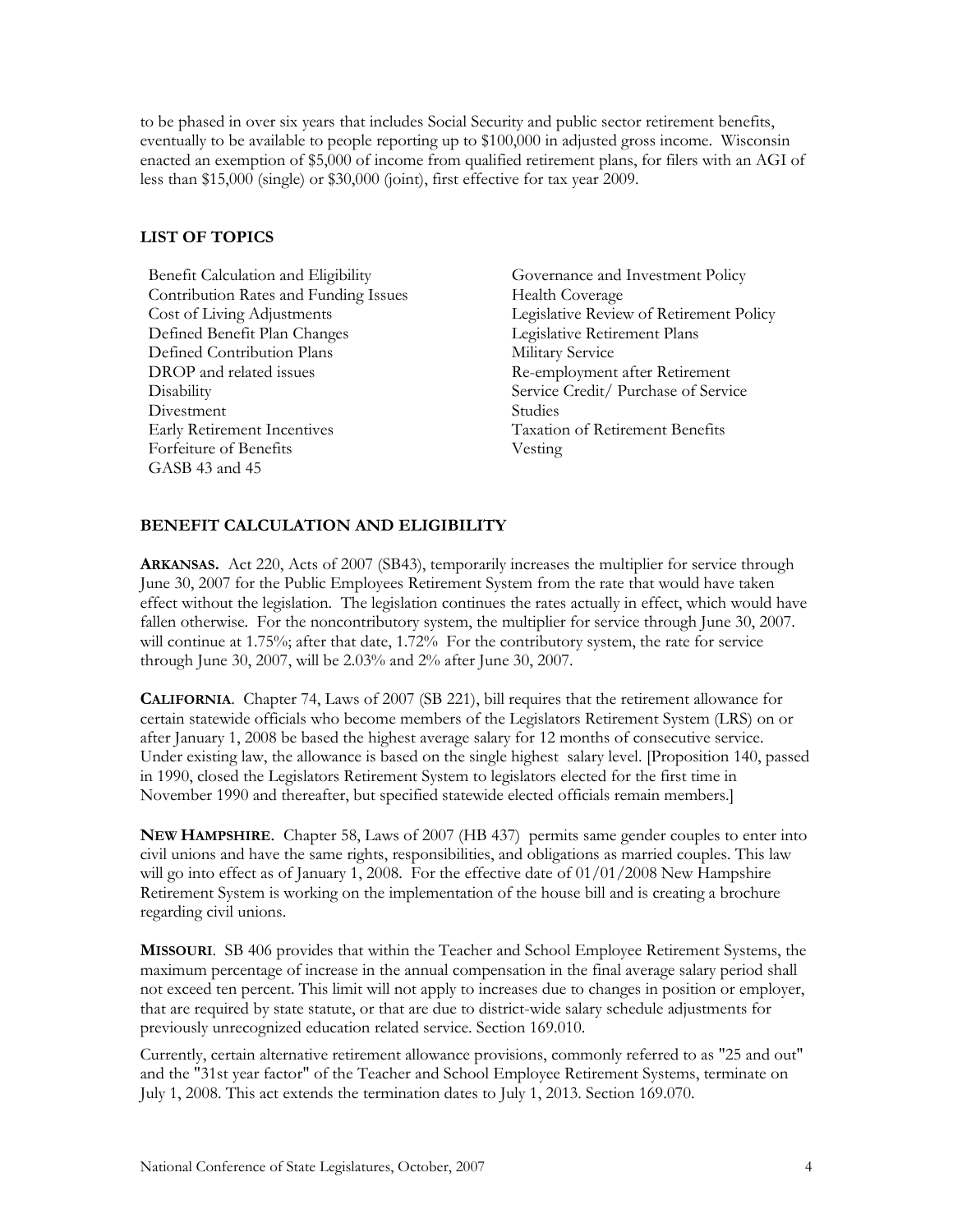Provides that the board of trustees for the public school retirement system in districts of 700,000 or over is authorized to increase retirement benefits for the system and to adopt additional retirement benefits for persons who have retired, including cost-of-living adjustments, as long as the board of trustees finds that the additional benefit will not require an increase in the contribution rate required by members or the board of education and is actuarially sound. Sections 169.466 and 169.471.

**TENNESSEE**. Chapter 488, Laws of 2007 (HB 464) changes the age of retirement for public safety officers. Under present law, any member in Group 1 of the TCRS is eligible for service retirement upon attainment of 60 years of age or upon completion of 30 years of creditable service. This bill authorizes Group 1 members who serve in state public safety officer positions covered by the mandatory retirement provision to retire on service retirement benefits upon attainment of 55 years of age with 25 years of creditable service. Local governments whose employees participate in TCRS may adopt this provision. The act adjusts provisions for supplemental bridging benefits to take the lower age of retirement into account.

**OREGON.** Chapter 99, Laws of 2007 (HB 2007) directs the Public Employees Retirement System to extend the same rights and benefits to registered domestic partners as are extended to married individuals, unless the plan administrator reasonably concludes such extension would conflict with a condition of the plan's tax qualification or other favorable tax treatment of the plan.

**WASHINGTON.** Chapter 491, Acts of 2007 (HB 2391 and others) provides for closing the retirement systems' gain-sharing plans. They are closed to members of PERS, TRS, and SERS Plans 3 who are hired after July 1, 2007. After January 1, 2008, gain-sharing distribution, gain-sharing is eliminated for all members of Plan 1 and Plan 3. On July 1, 2009, the Annual Increase Amount (Uniform COLA) in PERS and TRS Plan 1 is increased by approximately 14 cents. The increase is calculated by determining the difference between the actual January 1, 2008, gain-sharing amount, and 40 cents. The Uniform COLA is increased by this difference (but may not be decreased by a negative number), up to 20 cents.

Effective July 1, 2008 (September 1, 2008 in TRS and SERS), the early retirement reduction factors are improved for both members of Plans 2 and 3 of PERS, SERS, and TRS that have completed 30 or more years of service. Eligible members may retire from age 62 with no reduction in benefits, while members aged 61 or less may retire with a 2 percent benefit reduction, plus an additional 3 percent reduction for each year between age 60 and 55. For example, a member retiring at age 59 would receive an 8 percent reduction (2 years plus one year each for the 60th and 59th years of age). Individuals who are employed in a position making them newly eligible for membership in TRS or SERS have a 90-day period to irrevocably choose membership in Plan 2 or Plan 3.

The subsidized early retirement (improved early retirement reduction factors), the increases to the Uniform COLA, and the choice of Plan 2 for new entrants to TRS and SERS are intended as a replacement for gain-sharing, and are not provided as a matter of contractual right to members until there is legal certainty with respect to the repeal of gain-sharing, including the expiration of any statutory limitations on actions and the end of the process of judicial review. Any legal action brought under the bill must be commenced within three years after the effective date of the act.

For the Department of Retirement Systems' explanation of the act, see [http://www.drs.wa.gov/legislative/2007/default.htm.](http://www.drs.wa.gov/legislative/2007/default.htm)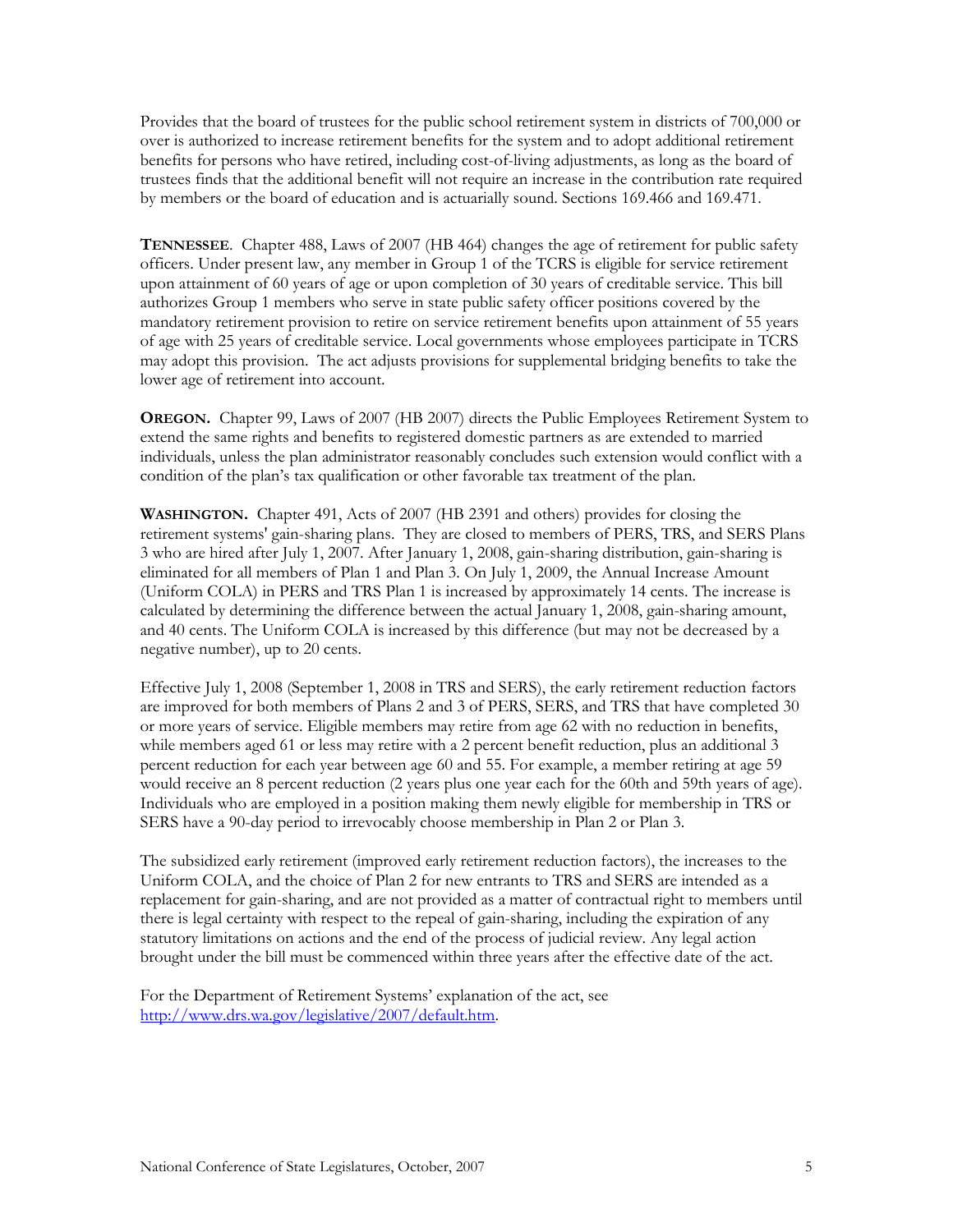#### **CONTRIBUTION RATES AND FUNDING ISSUES**

**CONNECTICUT**. The General Assembly appropriated \$90 million from surplus for FY 2008 and \$210 million from surplus for FY 2009 for the Teachers Retirement Board.

**CONNECTICUT**. Act 186, Public Laws of 2007, authorizes state general obligation (GO) bonds to fund:

- (1) \$2 billion of the unfunded liability of the Teachers' Retirement System (TRS),
- (2) the cost of issuing the bonds, and
- (3) up to two years of interest on the bonds.

It exempts the bonds from the state's debt limit. The maximum bond term is 30 years.

For each fiscal year in which the bonds are outstanding, the act automatically appropriates the actuarially required annual state contribution to the Teacher's Retirement Fund (TRF). It allows the state to reduce annual TRF contributions only if it protects bondholders' rights in another way or the governor declares an emergency or extraordinary circumstances, a supermajority of the legislature approves, and the reduction does not cause the TRF's funded ratio (assets versus liabilities) to fall below specified levels.

The act makes all TRS benefits contractual for all vested TRS members while the bonds are outstanding, thus barring the state from unilaterally reducing benefits during that time. Certain specified TRS benefits are already contractual for active teachers who were vested in the system on October 1, 2003 or who become vested or accumulate 10 years of credited service after that date.

The act eliminates the cost of living adjustment reserve account (CLARA) within the TRF and credits all CLARA's assets to the TRF. CLARA was used to fund annual cost of living adjustments (COLAs) for TRS members who retired on or after September 1, 1992 and their surviving beneficiaries. Under prior law, CLARA was funded by allocating to it any total annual TRF returns above 11. 5%.

The act guarantees TRS members who retire on or after September 1, 1992 an annual COLA by eliminating a provision that barred TRS from paying them a COLA in any year that TRS actuaries determined CLARA did not have enough money to pay for it. The act also reduces promised retirement COLAs for members who join TRS on or after July 1, 2007.

Finally, the act automatically appropriates all the GO bond premiums the state receives from July 1, 2007 through June 30, 2009 for GO bond debt service in addition to budgeted debt service appropriations. Under the act, premium funds do not lapse at the end of those fiscal years and the treasurer can use them for debt service unless she determines they are no longer needed for that purpose. The treasurer usually deposits any bond premiums in the General Fund's debt service account. Source: Conn. General Assembly, Summary for Public Act No. 07-186 [http://www.cga.ct.gov/2007/SUM/2007SUM00186-R02HB-06141-SUM.htm.](http://www.cga.ct.gov/2007/SUM/2007SUM00186-R02HB-06141-SUM.htm)

**CONNECTICUT**. Act 204 (SB 848) creates a municipal pension solvency loan program to lend money to municipalities for their unfunded employee pension liabilities. Loans carry the same interest rate the state pays on the bonds, notes, or obligations it issues to fund the program. The act permits the bonds to be either general obligation or revenue bonds.

Loan agreements must contain penalty provisions for municipalities that fail to (1) repay the loan on time or (2) contribute to their pension funds as required under the agreement. The agreements must also require repayment of the administrative costs associated with the loan program.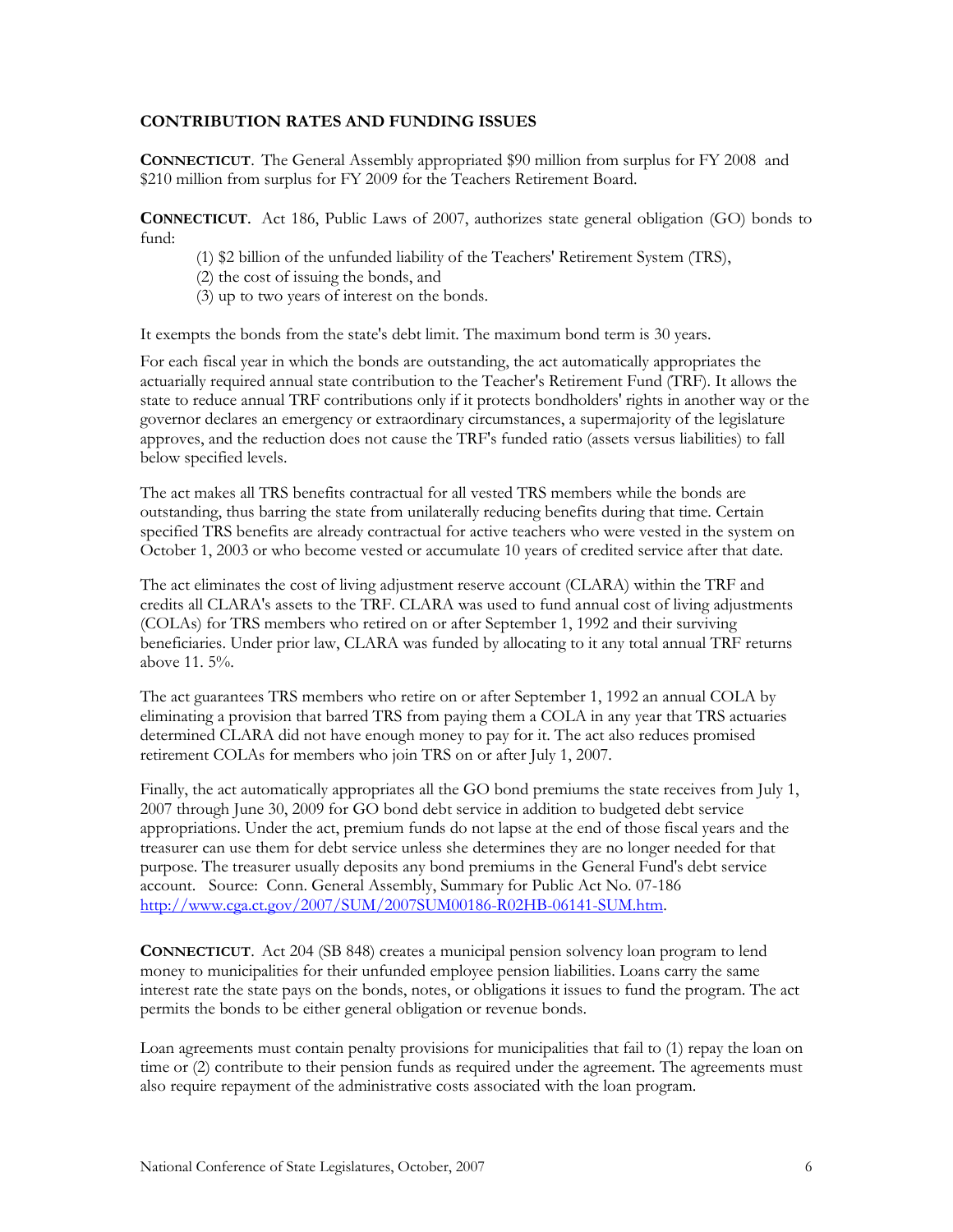The treasurer and the secretary must establish a priority list of eligible towns and a ranking system for making the loans. They must consider, among other things, the amount of a municipality's unfunded pension liability and whether the loan can eliminate or substantially eliminate the liability.

The act states, among other requirements, that if a municipality fails to appropriate the required actuarially recommended pension contribution, such an amount will be deemed appropriated by the municipality, regardless of any other state law, charter, special act charter, or local ordinance. The act does not include a bond authorization dollar amount.

**FLORIDA**. Chapter 84, Laws of 2007 (HB 7085), provides that employer contribution rates for the Florida Retirement System for 2007-2008 will be unchanged from the 2006-2007 year, with rates equal to the FRS Pension Plan normal cost rates.

**HAWAII**. Act 286, Laws of 2007 (SB1284), authorizes the board of trustees of the employees' retirement system to set the salary scale assumptions based on the recommendations of the actuary. Provides that the employer contributions for normal cost and accrued liability shall be based on 19 and 7/10 per cent of the member's compensation for police officers, firefighters, corrections officers and 15 per cent of the member's compensation for all other employees. Prohibits benefit enhancements for any group of members, including reduction of retirement age, when there is an unfunded accrued liability from January 2, 2008 until January 2, 2011.

**MICHIGAN**. Public Act 16 of 2007 (HB 4512) reduced the required contribution for the State Employee Retirement System for FY 2007 to cover only the interest on the UAAL and to forego the otherwise required payment on principal. Public Acts 15 and 22 (HBs 4530 and 4766) enact conforming changes in state statutes.

**MONTANA**. Chapter 306, Laws of 2007 (HB 95) provides for a one percentage point increase in the employer contribution to employee accounts in the optional retirement program, funded by the state general fund.

Chapter 305 (HB 63) provides for increased state contributions to the teachers' retirement system with the goal of amortizing its UAAL by 2033. For that purposes, the legislation calls for future review of the contribution rates. The employee contribution rate will remain at 7.15% through 2010. The employer contribution rate will increase from 7.47% to 9.85% by 2010. The state supplemental contribution will increases from 0.11% for FY2007 to 2.49% for FY2011. If termination pay is used in the calculation of a retirement benefit, the employee and employer must make comparable contributions to the retirement fund based on the amount of the termination pay. The bill appropriates \$50 million to the retirement fund.

Chapter 371, Laws of 2007 (HB 131) increases employer contribution rates for the Public Employee Retirement System and a number of other state retirement systems for two bienniums; does not result in an actuarially sufficient level of funding. For state employers, the rate increase over the biennium is from 6.9% to 7.17%.

**NEBRASKA.** LB 596 increases the monthly benefit for retired school personnel in the School Employees Retirement System to 85 percent of the purchasing power of the original annuity benefit. The employee contribution rate will increase from 7.25 percent to 7.28 percent.

**NEW JERSEY.** Chapter 103, Laws of 2007 (AB 5005) establishes higher employee contribution rates for various public employee retirement systems. It increases from 5% to 5.5% the member contribution rate for the Teachers' Pension and Annuity Fund (TPAF), the Public Employees' Retirement System (PERS), and the Defined Contribution Retirement Program (DCRP).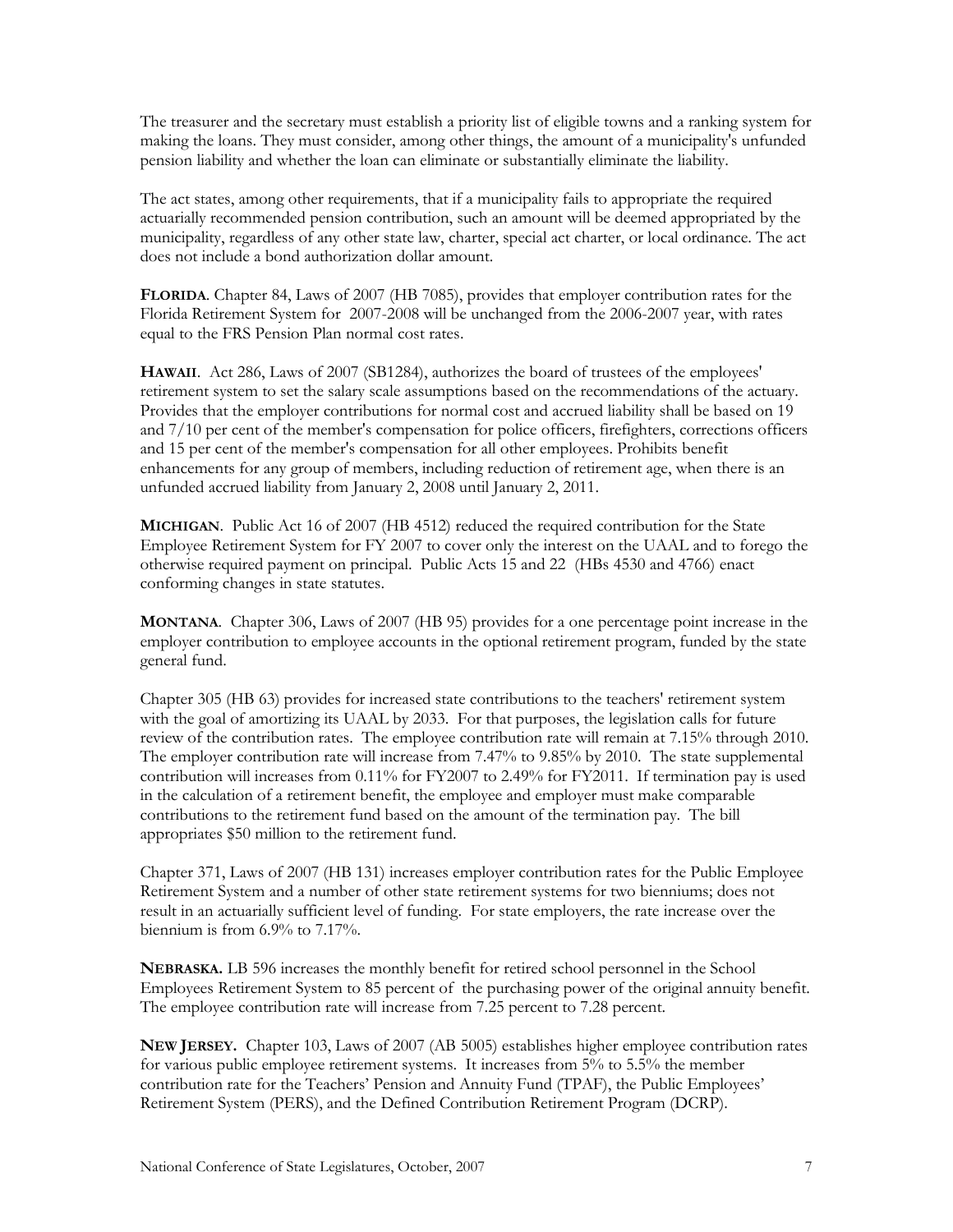It caps the amount of compensation on which contributions to the defined benefit plans will be made. Under current law, base salary is used for members of PERS and TPAF to determine contributions and benefits. This bill imposes a cap on base salary pegged to the annual maximum wage contribution base for Social Security, and requires that for amounts earned above the Social Security annual maximum wage contribution, a person will be eligible for membership in the DCRP with regard to the portion of the salary over the maximum.

**NORTH DAKOTA**. Chapter 157, Laws of 2007 (SB 2046) increased the employer contribution for the teachers' retirement system from 7.75% to 8.25%. This level will remain in effect until the system reaches a funded ratio of 90%.

**NEW HAMPSHIRE.** Chapter 268, Laws of 2007 (HB 653) provides that the amortization period for the New Hampshire Retirement Fund for purposes of calculating the required annual contribution shall be 30 years (up from 20 in previous law) or the maximum allowed by GASB, whichever is less. The law also limits transfers from the fund to the special account for additional benefits to years in which the actuarial study reports that the funded ratio is greater than 85%, and limits the transfer to earnings in excess of 10.5%. The law also requires that employer contributions to the fund never fall below the rate of employee contributions.

**OKLAHOMA.** SB 357 (signed into law on April 30, 2007) increased employer contribution rates for the Teachers Retirement System, which on June 30, 2006, was reported to have a funding ratio of 49.3%. Members of the system will continue to contribute 7% of salary. Most employers currently contribute 7.6%. For K-12 school, technical schools and two-year colleges, contribution rates will gradually increase annually to 9.5% on January 1, 2010. For four-year colleges, which contribute 7.05% at present, rates will increase to 8.55% over the same period. The increases are projected eventually to contribute as much as \$60 million more a year.

HB 1105 appropriated \$10 million to remitting agencies to assist with the additional cost.

**TEXAS.** Chapter 1389, Laws of 2007 (SB 1846) would allow the Teacher Retirement System to require that the rate of contribution to the Teacher Retirement System (TRS) retirement trust fund by active members be increased up to 6.58 percent if a supplemental benefit payment is authorized by the legislature and TRS determines that after paying the supplemental benefit payment the funding period of the pension trust fund would exceed 30 years by one or more years. The bill would stipulate that the state contribution rate may not be lower than the active member contribution rate and that the state contribution rate shall be 6.58 percent for the 2008-09 biennium.

The bill would direct TRS to make a one-time supplemental benefit payment to eligible annuitants in September 2007 equal the lesser of \$2,400 or the amount of the regular annuity payment to which annuitants are entitled for August 2007. The bill would allow TRS to delay payment in order to allow the determination of actuarial soundness and to determine whether an increase in the active member rate, as permitted by the bill, is warranted.

**WEST VIRGINIA.** Chapter 251, Laws of 2007 (SB 185) authorizes the sale of the state's interest in future tobacco master settlement funds, if the sale realizes at least \$800 million, and the deposit of the receipts into the Teachers' Retirement System to reduce its actuarial accrued unfunded liability.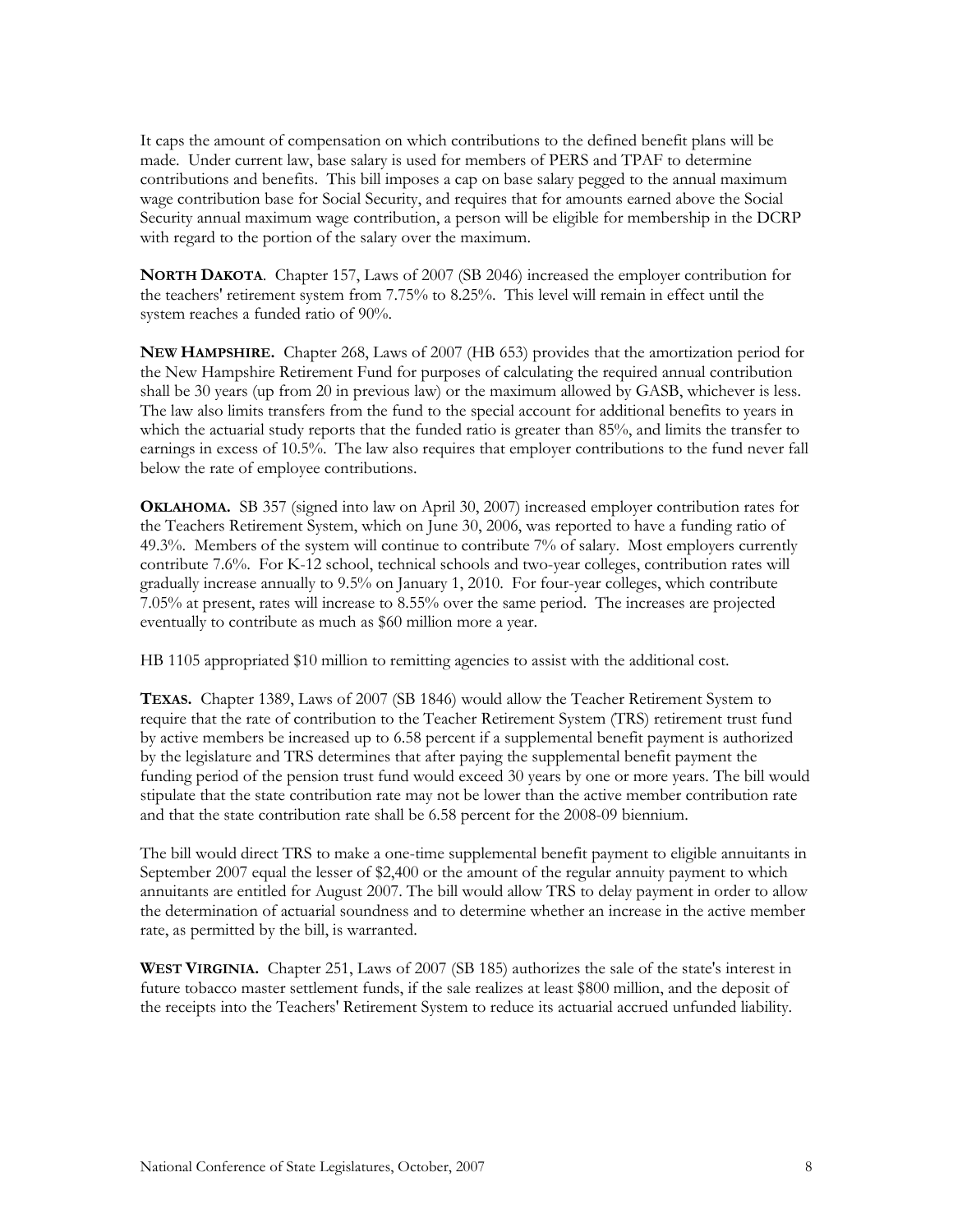### **COST OF LIVING ADJUSTMENTS**

This section does not attempt to report all cost of living adjustments. Its purpose is to report on structural changes, such as the ways colas are determined or capped.

#### **DEFERRED COMPENSATION PLANS**

**ARIZONA.** Chapter 98, Laws of 2007 (S.B. 1200), loosens restrictions on voluntary contribution plans for state employees: Clarifies that an employee who elects to participate in a DC plan shall elect either a definitive dollar amount or percentage that may not be modified or revoked by the employee. It: Removes the one percent floor as the minimum employee contribution rate; removes the requirement that employer matching monies be made to the plan in which the employee participates until IRC limits are met; and requires the employee to determine whether the employer shall pay the matching contribution to the  $401(a)$ ,  $403(b)$  or  $457$  plan in which the employee participated.

**VIRGINIA.** Chapter 253, Laws of 2007 (H 1830), changes the participation in the deferred compensation plan for new state employees hired on or after January 1, 2008, to an "opt-out" plan rather than an "opt-in" plan. The default contribution rate was set at a twice-monthly amount of \$20, subject to employee change.

# **DEFINED BENEFIT PLAN CHANGES**

**ARKANSAS.** Act 177, Laws of 2007 (SB 90), transferred the powers and plan liabilities of the District Judge Retirement System to the Public Employees Retirement System. For active members, benefits and contribution requirements will remain unchanged unless an actuary determines that a different rate of retired contribution should be applied. The current rates are 5% employee, 18% employer. District judges who join the system after the effective date of the act, July 1, 2007, will receive benefits under its provisions for elected officials. The current contribution rates for PERS are 5% employee and 12.54% employer.

**CONNECTICUT.** Public Law 211, Laws of 2007 (HB 6988), increases the age, from 65 to the eligibility age for full Social Security retirement benefits, after which a Tier I state retiree no longer receives the additional temporary retirement benefit. Under federal law, the full normal Social Security retirement eligibility age is increasing each year by two-month increments until it reaches age 66 in 2008 (if someone turns 65 in 2007, he or she would not be eligible for full federal benefits until reaching age 65 and 10 months). It will stay at age 66 for 11 years, then gradually increase again until reaching age 67 in 2025. Current state retirement law provides the additional temporary benefit until the retiree reaches age 65.

**KANSAS.** Chapter 164, Laws of 2007 (SB 362), creates a new retirement plan for state, school and local employees hired on or after July 1, 2009. It provides certain retirement enhancements for those who joined or will join the system before that date. The new plan provides:

- First day membership (as opposed to the present 6-month delay for state government employees under current law; first-day membership will apply to all current and new employees after the date the bill is effective).
- Five-year vesting (as opposed to 10-year vesting in current law; this applies to employees hired before July 1, 2009 as well those hired on or after that date).
- 1.75% defined benefit multiplier: same as current plan.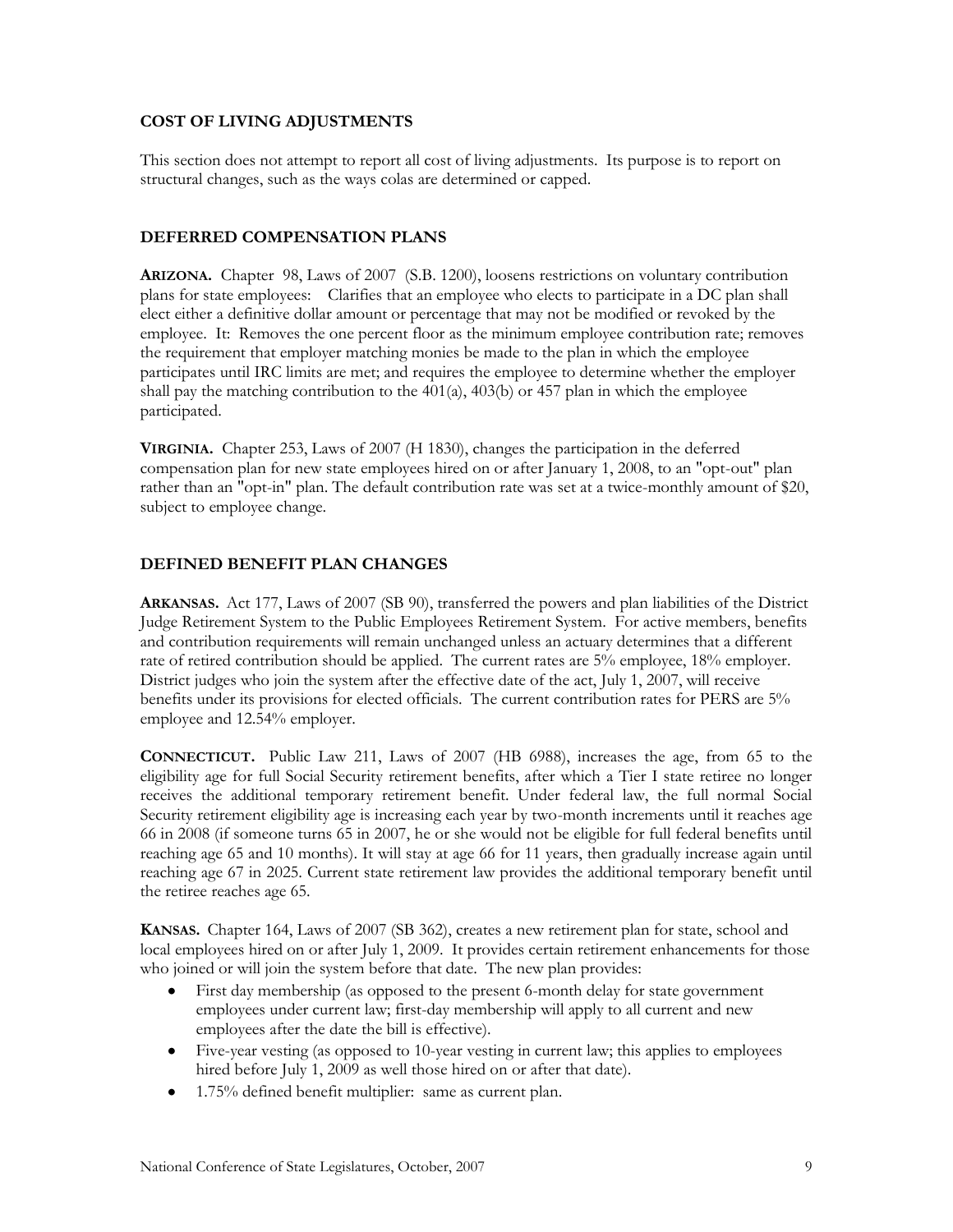- Final highest salary based on five highest years ( as opposed to three highest years in current  $\bullet$ plan).
- Normal retirement at age 65 with five years of service or age 60 with 30 years of service (current plan provides for 65/1; 62/10; or the Rule of 85).
- Early retirement at age 55 with 10 years of service, the same as the current plan, with actuarially reduced benefits.
- An annual 2% cost of living adjustment at age 65 (current plan provides only for ad hoc cost of living adjustments).
- Employee contribution rate of 6% (current plan's contribution rate is 4%).
- Employer contribution rate at the actuarially-required amount, but not less than the employee contribution (current plan does not establish a floor for the employer contribution).
- Future cost increases will be equally shared by employees and employers (a new provision).  $\bullet$

**MISSISSIPPI.** Chapter 407, Laws of 2007 (HB 1016) increased vesting requirements and requirements for eligibility for benefits for people who join the Public Employees' Retirement System on or after July 1, 2007. The vesting requirement was changed from four years of membership to eight years. The previous benefit eligibility requirements were age 60 with four years of membership or 25 years of membership. The new requirement is age 60 with eight years of membership.

The act also extended the new vesting requirement to various other system benefits, such as receipt of up to four years of credit for military service, eligibility for a partial lump sum withdrawal upon retirement, purchase of non-covered or retroactive or out-of-state service and so forth.

**NEBRASKA**. LB 328 gives state and county employees who participate in the defined contribution retirement plan a second opportunity to choose a cash balance benefit option. Initially, the option was given to state and county plan members in 2002, at which time they were required to make a permanent choice of retirement plan options. The cash balance benefit option is designed to provide a more stable rate of return on contributions. Under the bill, employees will have from Nov. 1, 2007, to Jan. 1, 2008, to make their choice.

**NEW JERSEY.** Chapter 92, Laws of 2007 (SB 17, AB 21), §20, effective January 1, 2008, prohibits a person performing professional services for a political subdivision of this State or of a board of education, or of any agency, authority or instrumentality thereof, under a professional services contract from becoming a member of the PERS. In addition, the bill provides that a person who performs professional services will not be eligible, on the basis of performance of those professional services, for membership in the PERS, if the person meets the definition of independent contractor as set forth in regulation or policy of the federal Internal Revenue Service for the purposes of the Internal Revenue Code. While a person performing professional services will continue to accrue service credit during the term of any current contract, the person will no accrue service credit for the performance of those services after the contract expires.

§21 requires the Division of Pensions and Benefits to investigate increases in compensation reported for credit in the various State-administered retirement systems, which is a codification of a current regulation.

§§42 to 46 limit, at the local government and school district level, the payment of supplemental compensation to \$15,000 at the time of retirement for unused sick leave for elected and certain appointed officials. Those who have accrued supplemental compensation based upon unused sick leave at the time the bill is enacted, at the expiration of a contract in effect at that time, or upon becoming such an elected or appointed official will be eligible to receive the amount so accumulated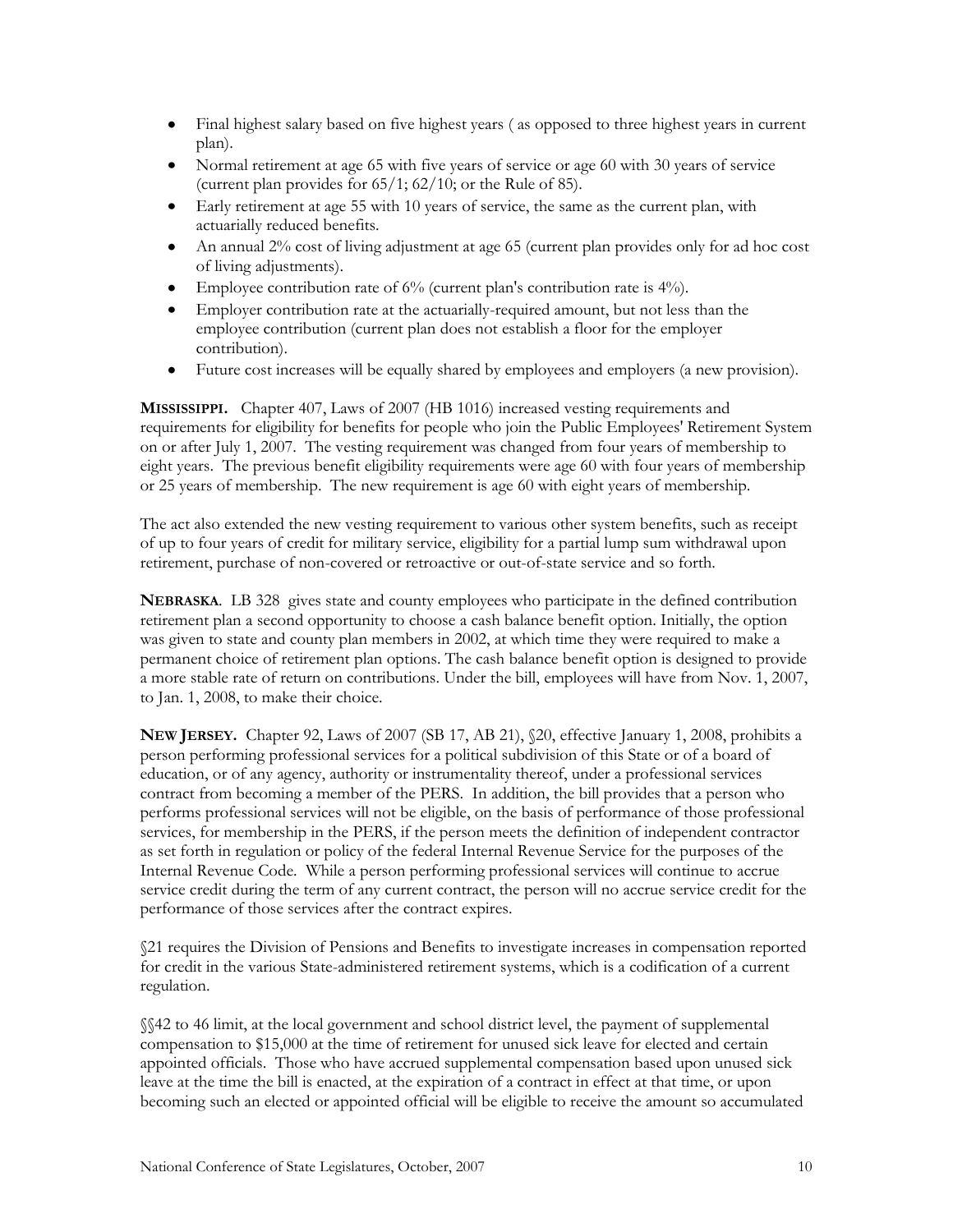or not more than \$15,000, whichever is greater. The carry-forward of unused vacation leave is also limited for these same local government and school district officials, to one successive year.

**NORTH DAKOTA.** Chapter 157, Laws of 2007 (SB 2046) created a new tier in the Teachers' Fund for Retirement. Tier 2 Members include all new members and returning refunded members who are employed on or after July 1, 2008. Tier 2 members would have the following benefit changes:

- Rule of 90, instead of Rule of 85
- 5-year vesting, instead of 3-year vesting
- Early (reduced) retirement eligibility would be age 55 and 5 years of service (instead of age 55 and 3 years).
- Normal (unreduced) retirement eligibility would be age 65 and 5 years of service (instead of age 65 and 3 years). Final average salary would be computed as a 5-year average, rather than as a 3 year average

**WEST VIRGINIA.** HB 2717 creates a new retirement system under the Consolidated Public Retirement Board for Emergency Medical Services (EMS) officers. Modeled after the Deputy Sheriff retirement system, the new system becomes effective Jan. 1, 2008, if, by Dec. 31, 2007, at least 70 percent of all eligible EMS officers and at least 85 percent of the eligible EMS officers who are currently active members of the Public Employees Retirement System elect to participate in this plan. Membership will be required of new state hires and those returning to state employment after passage of the plan. Current EMS Officers in the retirement system who elect to do so will transfer their service credits and assets into the new system. Members of local plans may join upon the vote of their county commission. Employee contributions are set at 8.5 percent but may be raised to 10.5 percent if the plan isn't 70 percent funded by July 1, 2012. Local government contributions are 10.5 percent. No benefits except disability may be paid until 2011. Failure of the requisite number of EMS Officer's to elect to join by the end of 2007 voids the statute.

#### **DEFINED CONTRIBUTION PLANS**

**ALASKA.** Chapter 20, Laws of 2007, provides for certain retirement benefits not included in Senate Bill 141 of 2005, which established defined contribution plans in the state. This act provides for annual cost of living increases for recipients of disability benefits and recipients of a survivor's pension, medical premium cost-sharing for recipients of disability benefits and their survivors at normal retirement, and funding for disabled peace officer and firefighter members who choose a monthly retirement benefit. This will be defined benefit additions to the defined contribution plan, funded through separate trust funds with contributions from employers.

**COLORADO.** Chapter 426, Laws of 2007 (HB 1377) changes retirement plans options that would have been provided to employees of higher education as of January 1, 2008. That legislation gave new employees of that date and thereafter the choice of two statewide DC plans plus the PERA DB plan. This legislation changes that to limit their choice to the PERA DB and DC plans.

**NEW JERSEY.** Chapter 92, Laws of 2007 (SB 17, AB 21), §§ 1-19, establishes a Defined Contribution Retirement Program for elected and certain appointed officials and for retired elected officials who choose to participate in the program. The program becomes operational on July 1, 2007. State and local government employers will contribute to the program three percent of the employee's base salary; group life insurance and the option for disability benefits coverage will be provided to participants. Participants will contribute five percent of their salary. Participants in the program will be allowed to allocate their contributions and the contributions of their employer into investment alternatives as determined by the new program board. A Defined Contribution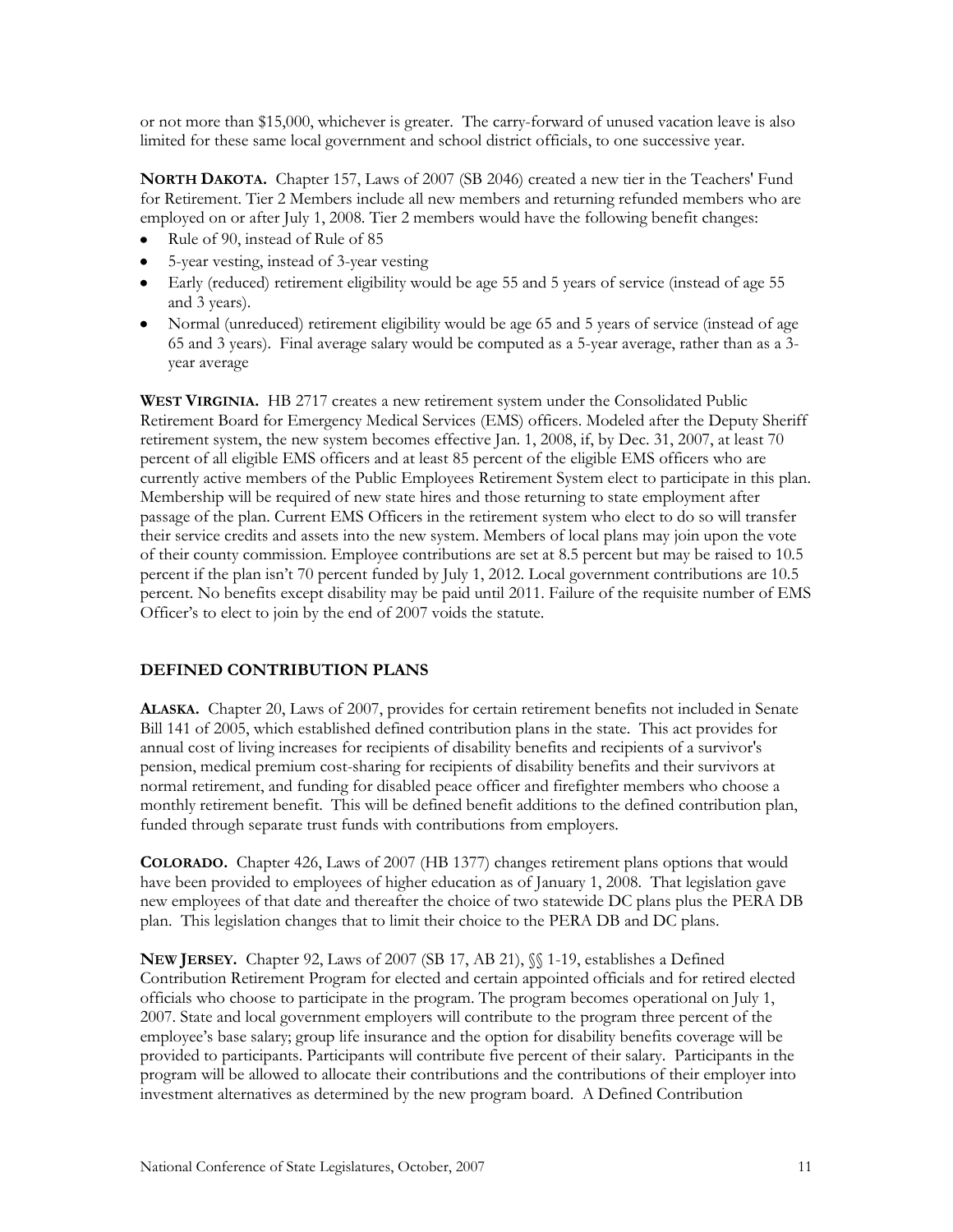Retirement Program Board is established. Service credit earned in the defined contribution retirement program would be excluded from service required for employer-paid health care benefits in retirement. The legislation does not provide for transfer of membership from any other public retirement plan to this plan.

**WEST VIRGINIA.** In January 2007, the Circuit Court of Kanawha County declared unconstitutional the 2005 West Virginia legislation that provided for the merger of the West Virginia defined contribution retirement plan for teachers into the defined benefit State Teachers' Retirement System STRS). The court found that the provisions that required that the amounts in the individual accounts maintained under the DC plan be consolidated into the trust fund of the STRS represented an unconstitutional taking of private property. The law that consolidated the plans did not provide for severability. On April 11, 2007, the Consolidated Public Retirement Board voted to appeal the decision to the West Virginia Supreme Court.

# **DISABILITY**

**GEORGIA**. Act 24 (SB 162) provides that a person who becomes a member of the Employees' Retirement System of Georgia on or after July 1, 2007, shall be entitled to a disability benefit based upon the actual years of creditable service he or she had attained on the date of retirement and provides that no such person who is eligible for an equivalent service retirement shall be entitled to receive a disability allowance.

**WYOMING.** Chapter 47, Laws of 2007, tightens the definition of a disability that entitles a law enforcement officer to a disability benefit. The definition was changed from an illness or injury "in the scope of employment" to "duty-connected illness or injury," with "duty-connected" defined as "an illness, injury or disability from an injury or disease which results primarily from a specific act or occurrence determinable by a definite time and place, from a physical or mental trauma which arises from the nature and in the course of a person's law enforcement employment."

#### **DIVESTMENT**

**ARKANSAS.** SCR 20 encourages state retirement systems to identify their investments in companies operating in Sudan; recommends that they divest investments in those companies; and recommends that they make no future investments in those companies until the genocide has ended.

**CALIFORNIA**. Chapter 671, Laws of 2007 (AB 221) prohibits the state's two largest retirement systems, the Public Employees' Retirement System and the State Teachers' Retirement System, from investing public employee retirement funds in a company with business operations related to the defense or nuclear sectors of Iran, or the development of petroleum or natural gas resources of Iran, or a company doing business with any organization the U.S. government has labeled a terrorist organization. The requires the divestment of assets in any such companies.

**COLORADO**. Chapter 149, Laws of 2007 (HB1184), bill requires certain public fund managers to develop a list of "scrutinized" companies that have business operations in Sudan; notify those companies by mail; and sell, redeem, divest, or withdraw all publicly traded securities of any company that does not stop its active Sudan-related business operations within 90 days of receiving notification. The Attorney General is charged with enforcing the requirements of the bill. The requirements apply to the following public fund managers: the Colorado State Treasurer; the board of directors of the Public Employees Retirement Association; the State Deferred Compensation Committee; the Colorado County Officials and Employees Retirement Association; the board of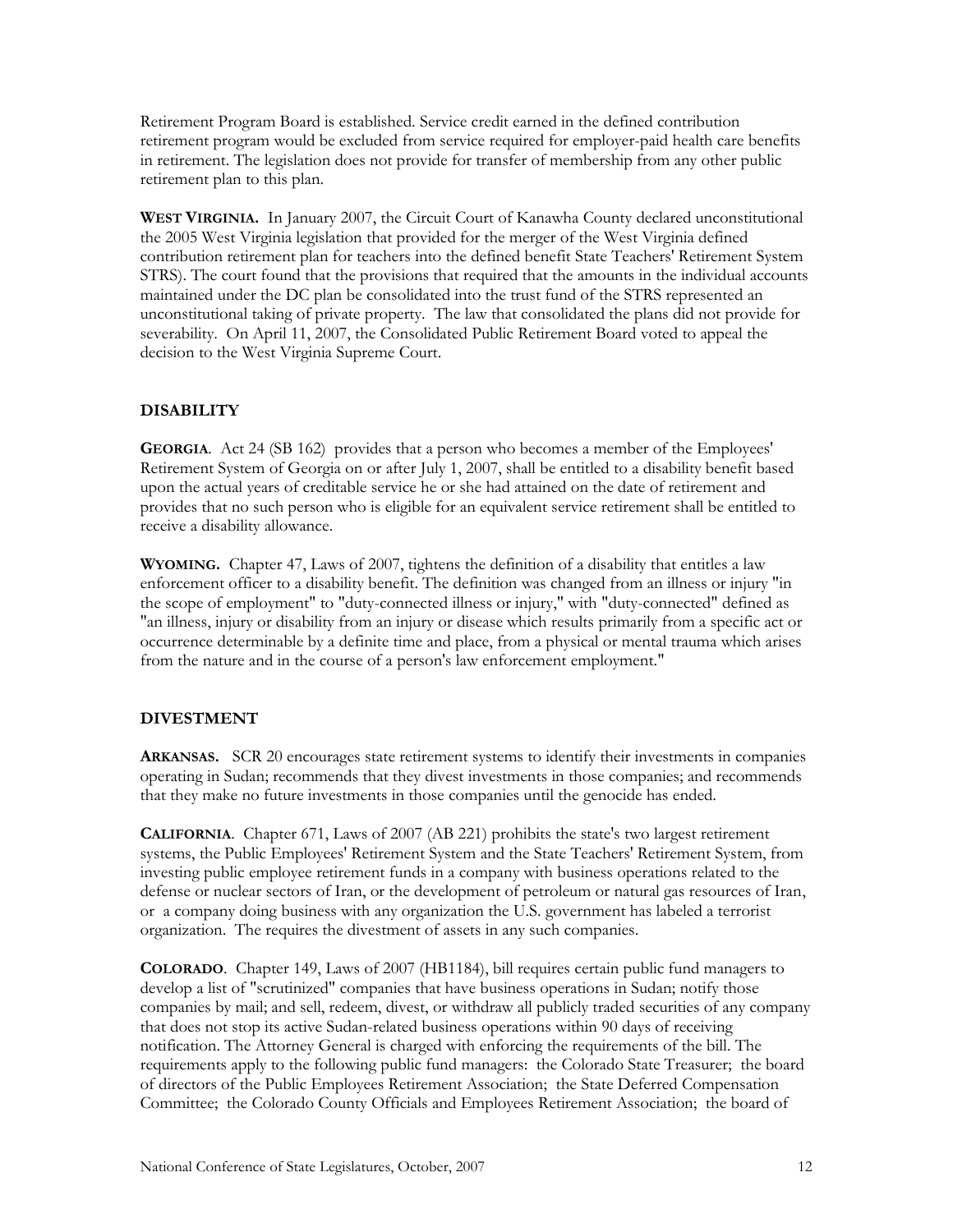directors of the Fire and Police Pension Association; the board of directors for the Regional Transportation District; and the board of trustees of the Denver Public School Retirement System.

In compiling the list, the bill allows public fund managers to review and rely on information provided by nonprofit organizations, research firms, international organizations, and government entities. The bill requires a post-enactment review 2 years after passage to ensure that all public funds sell, redeem, divest, or withdraw investments in scrutinized companies with active business operations in Sudan and maintain communication with scrutinized companies with inactive business operations in Sudan.

**FLORIDA.** Chapter 88, Laws of 2007 (SB 2142) limits investments by prohibiting investments in companies doing business in or with Sudan, require identification within 90 days of passage of affected investments, notification to the companies of pending divestiture, and divestiture if the companies' business practices do not change in response to the notice by the SBA.

**HAWAII**. Act 192, Laws of 2007 (HB 34), prohibits the employee's retirement system from acquiring securities of companies that have active business operations in Sudan. Requires annual reports to the legislature.

**ILLINOIS**. Public Act 95-0523 of 2007 (SB 1169) amends the Pension Code concerning prohibited investments. Relates to the Republic of Sudan, private market funds, state-funded retirement systems and eligible finance entities. Relates to divesture; prohibits certain investments.

**INDIANA.** Public Law 149 of 2007 (HB 1067) requires the public employees' retirement fund (PERF) and Teachers Retirement Fund (TRF), in the capacity of shareholders, to: (1) request that companies with certain business activities in Sudan cease those business activities; and (2) for a company that is unresponsive to a request, sell or divest all publicly traded securities held by PERF or TRF in that company. Requires that PERF and TRF report their Sudan-related activities to the general assembly. Excludes private equity funds held by PERF and TRF from the divestment requirement.

**IOWA.** Enrolled Senate File 361 (signed April 4; chapter number pending) provides that companies with specified kinds of activities in the Sudan are characterized as scrutinized companies and that state funds shall not invest additional funds in scrutinized companies, and shall divest their holdings over a period of 90 days after a company is listed as scrutinized and by 18 months after the listing occurs. The legislation provides various safeguards and provides for termination of its effect if the president declares that the Darfur genocide has been halted for at least 12 months, or if a court declares that federal law preempts this legislation or similar legislation in other states.

**KANSAS.** HB 2457 prohibits the investment of KPERS funds in companies with certain business operations in Sudan, and establishes standards and procedures for targeted divestment from holdings in prohibited companies except for passively-managed commingled funds when the estimated cost of divestment exceeds a threshold test.

**LOUISIANA**. Act 352, Laws of 2007 (HB 86), Requires a public retirement system having investment ownership in companies having facilities or employees, or both, in a prohibited nation to adopt a corporate governance policy in which the system engages such companies or the investment managers holding equities in such companies to remove their facilities or employees from prohibited nations; requires such retirement entities to join a terror-free index fund which identifies and excludes holdings in prohibited nations.

**MARYLAND.** Chapters 39 and 40 (HB 1336 and SB 543) authorize the State Retirement and Pensions System (SRPS) trustees to divest holdings in companies that do business in Sudan after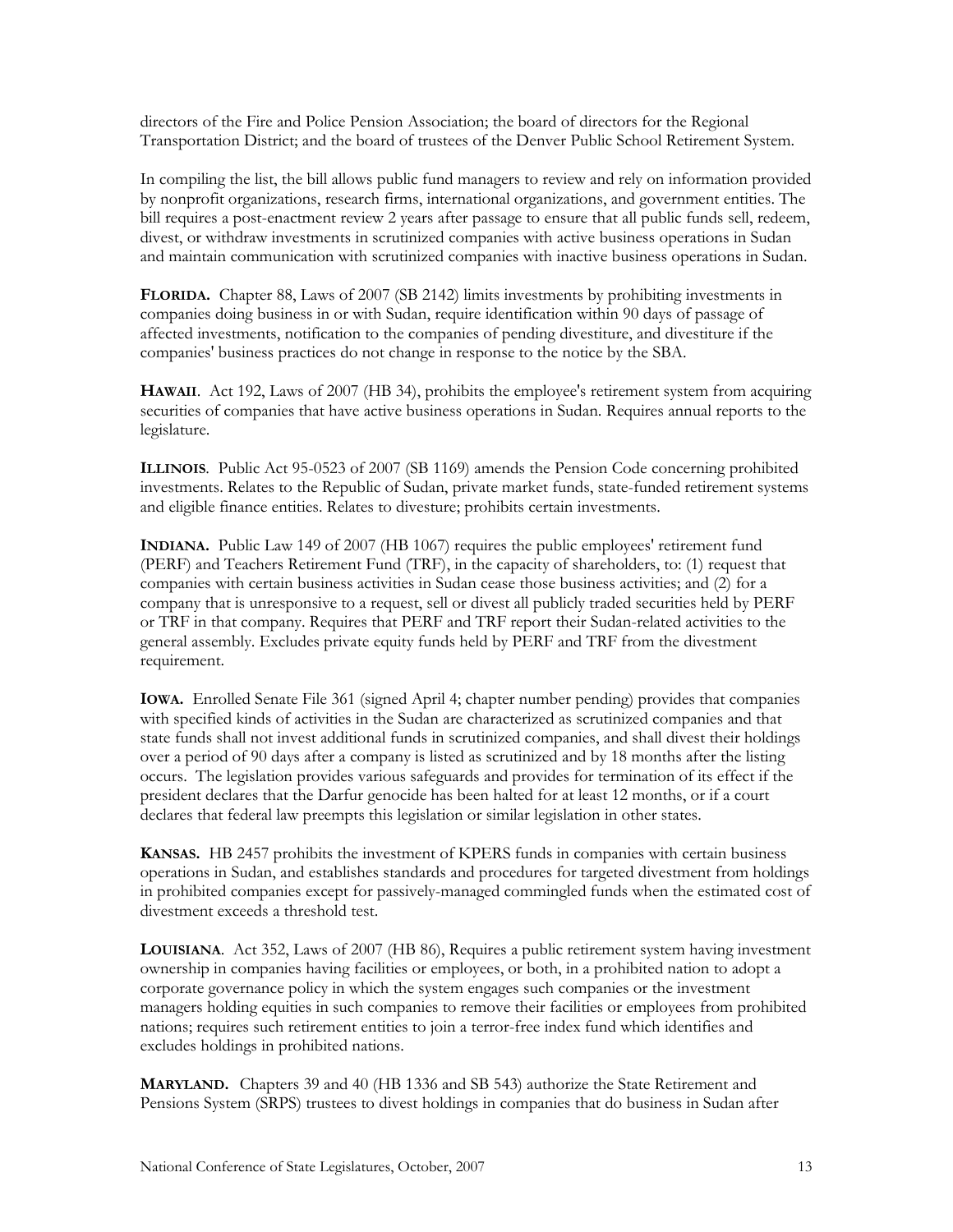engaging with them to act responsibly and refrain from any activities that sustain or enable abuses of human rights in Darfur.

**MINNESOTA.** Chapter 117, Laws of 2007 (SF 1075), requires the state board of investment to identify companies with direct or indirect holdings in Sudan, prescribes identification procedures, requires divestment of certain companies, prohibits certain acquisitions, provides exemption and exclusions, expiration and reinvestment.

**OKLAHOMA.** HR 1026 encourages the retirement systems managed by the State of Oklahoma to divest interests or assets of companies entering into transactions with, or entities working on behalf of, the governments of the Islamic Republic of Iran, the Republic of Sudan, the Syrian Arab Republic, and the Democratic People´s Republic of Korea, when such companies are organized in a country other than the United States or Canada.

**RHODE ISLAND**. Chapters 79 and 93, Laws of 2007, address divestment.

**TEXAS**. Chapter 1375, Laws of 2007 (SB. 247) requires ERS to engage with and possibly divest from certain companies doing business in Sudan. Only those companies that substantially benefit the central government, provide little benefit to Sudanese citizens, and who have failed to address their role in indirectly facilitating Sudan's genocidal capacity are covered in this bill. SB 247 Current law does not place any restriction on the ability of the Employees Retirement System of Texas (ERS) to invest in companies that are beneficial to the Sudanese government and are indirectly facilitating the genocide occurring in Sudan. ERS may be investing in these companies and this bill restricts ERS from doing business with certain companies associated with the Sudanese government.

This bill differs in very significant ways from Sudan divestment legislation passed in states like Illinois and New Jersey since the proposed Texas legislation targets only the small subset of companies operating in Sudan that have problematic behavior (so called "scrutinized companies" – less than 15 percent of multinational corporations operating in Sudan).

This bill mandates engagement with scrutinized companies before any divestment action is taken. The state pension funds will have very little administrative expense associated with this bill because all material for researching and engaging problematic companies is publicly available and free of charge to ERS. This bill protects ERS by excluding certain "hard to target" investments and providing an opt-out if a pension fund can objectively demonstrate that divestment has had a negative impact on its portfolio. Source: Sponsor's Statement of Intent: [http://www.capitol.state.tx.us/tlodocs/80R/analysis/html/SB00247F.htm.](http://www.capitol.state.tx.us/tlodocs/80R/analysis/html/SB00247F.htm)

#### **DROP AND RELATED ISSUES**

**ARKANSAS.** Act 298 (HB 1191) makes various changes to the provisions of the Arkansas Teacher Retirement Deferred Retirement Option Plan, including revising the employer contribution rate, providing that a member's participation in the plan shall not exceed ten (10) years, and authorizing the Board of Trustees of the Arkansas Teacher Retirement System to make necessary adjustments to render the plan cost-neutral.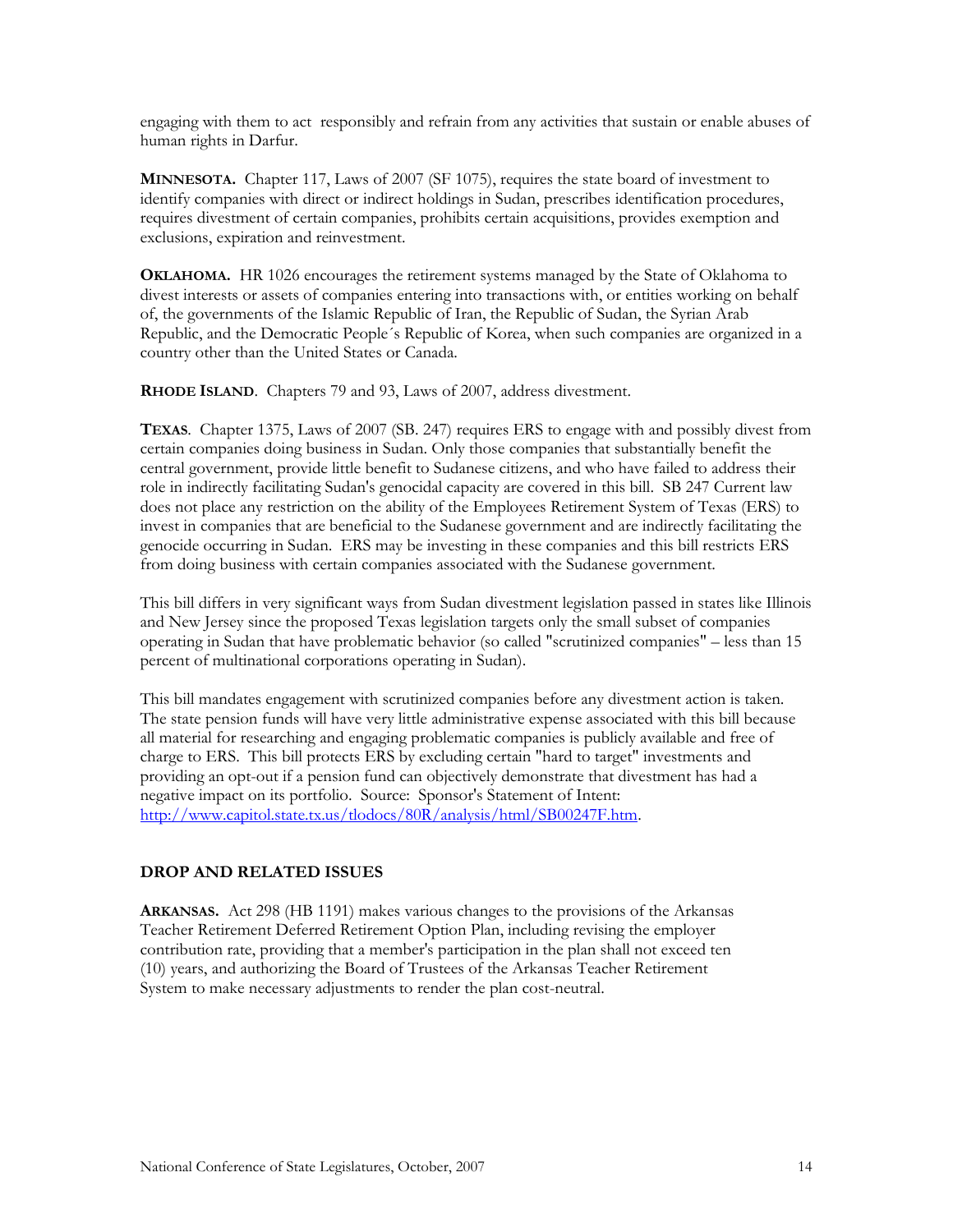#### **EARLY RETIREMENT INCENTIVES**

**WEST VIRGINIA.** SB 599 eliminates the \$500 bonus teachers can receive for giving early notification of his or her resignation. Under the bill, only retiring teachers who give early notification are eligible for the bonus. The amount of the bonus stays the same.

#### **FORFEITURE OF BENEFITS**

**ALASKA.** Chapter 47, Laws of 2007 (HB 109), provides that a public officer, a legislator, or a person employed as a legislative director, who is convicted of a federal or state felony, offense of bribery, receiving a bribe, perjury, subornation of perjury, scheme to defraud, fraud, mail fraud, misuse of funds, corruption, or evasion may not receive a state pension benefit if the offense was committed on after the effective date of this section and was in connection with the person's duties. Pension benefits and employee contributions that accrue to a person the date of the person's commission of the offense are not diminished or impaired. The act excludes insurance, voluntary wage reductions, involuntary wage reductions, or supplemental or health benefits and member or employee contributions from the forfeiture, and provides protection for certain spousal or dependent benefits, depending upon circumstances including spousal complicity The law also provides that a person whose offence results in a pension forfeiture may not subsequently accrue service credit in public service.

**NEW JERSEY**. Chapter 49, Laws of 2007 (SB 14) imposes mandatory imprisonment and mandatory forfeiture of pension and retirement benefits for public officers or employees convicted of certain crimes involving or touching their office or employment. This bill amends current law concerning forfeiture of public office to include a definition of the phrase concerning crimes and offenses "involving or touching" public office or employment, in accordance with the definition set forth by the New Jersey Supreme Court in *McCann v. Clerk of the City of Jersey City*, 167 *N.J*. 311 (2001).

The act clarifies that the board of trustees of a State or local pension fund can order forfeiture of "earned service credit" and provides that the board of trustees can implement any pension forfeiture ordered by a court pursuant to the substitute. The bill would require mandatory pension forfeiture for crimes or offenses involving or touching the office, position or employment for specifed crimes.

Currently, a member whose pension is forfeited receives a refund of his own contributions to the fund or system, and this bill is not intended to change this practice, except under certain instances. Contributions are considered part of the employee's salary and not part of the pension benefit.

The act provides mandatory terms of imprisonment for conviction of any of the listed crimes. The act provides that a State, county or local employer participating in a pension fund or retirement system would be responsible for reimbursement to the pension fund or retirement system of all pension costs incurred by the pension fund or retirement system following any settlement agreement between the employer and an employee that provides for the employer not to pursue any civil or criminal charges or an action for misconduct against the employee.

**NORTH CAROLINA**. Chapter 179, Laws of 2007 (SB 659) provides that elected officials who are members of the Legislative Retirement System, the Local Governmental Employees' Retirement System, the Teachers' and State Employees' Retirement System, or the Consolidated Judicial Retirement System shall forfeit their pensions upon conviction of a State or Federal offense involving public corruption or a felony violation of election laws. Member contributions will be returned.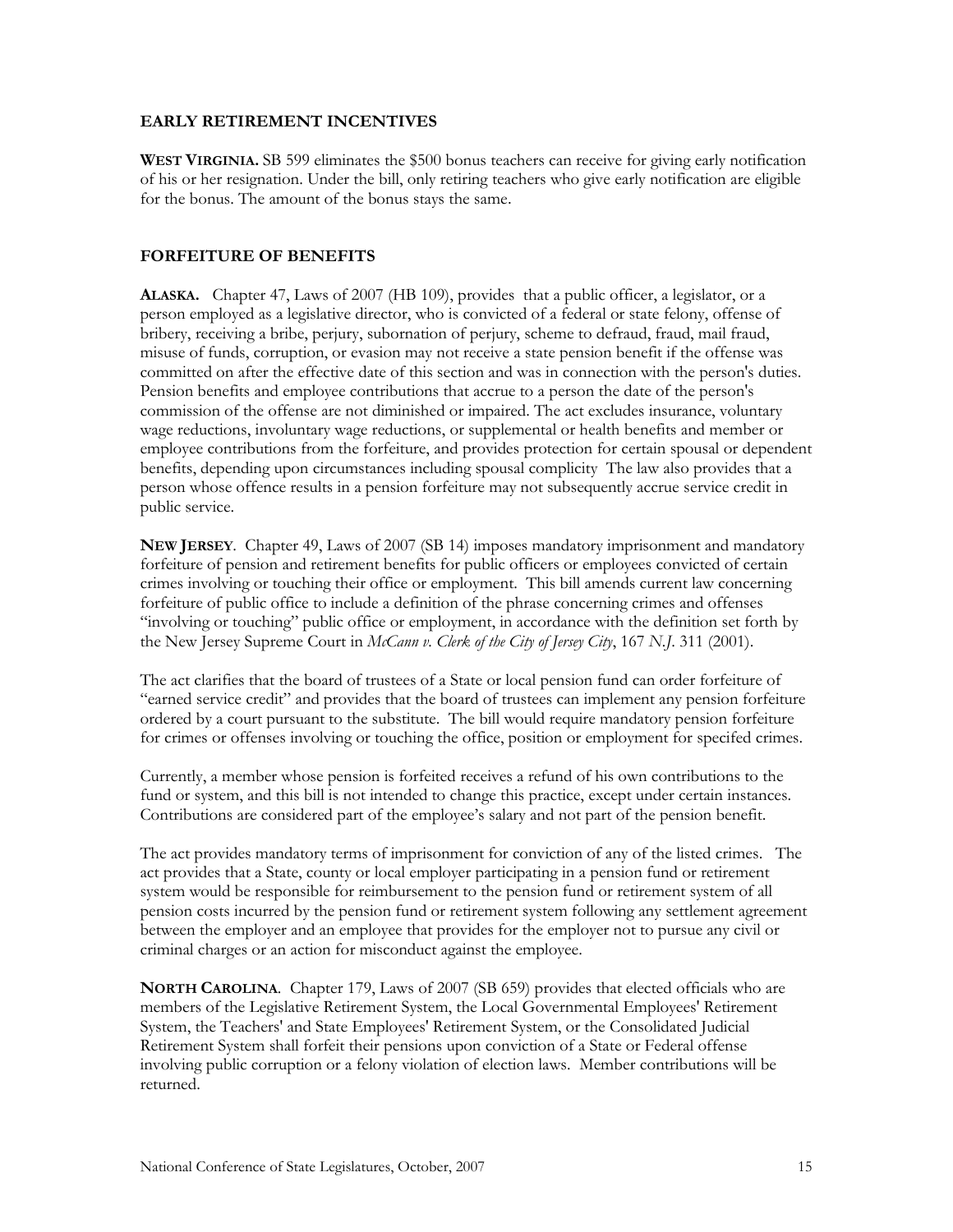#### **GASB 43 AND 45**

**ALABAMA.** Chapter 16, Laws of 2007, directs the state as grantor, and members of the State Employees' Insurance Board and the Public Education Employees' Health Insurance Board, as trustees, to create irrevocable trusts for the purpose of holding, investing, and distributing assets to be used for certain post-employment health care benefits; designates the members of the State Employees' Insurance Board serving from time to time as the trustees of the trust or trusts; provides for permitted investments. A constitutional amendment, Ballot Measure 2 of 2007, approved by the voters on June 18, 2007, requires that funds dedicated for the purpose of paying health care costs of retired state and educational employees be used for that purpose.

**CALIFORNIA.** Chapter 318, Statutes of 2007 (AB 554), expands the conditions controlling the trust fund for retiree health liabilities established by the California Public Employee Retirement System (according to Chapter 331, Statutes of 1988) to allow any public employer in the state to deposit amounts in the fund by agreement with CalPERS.

**DELAWARE.** Chapter 70, Laws of 2007 (SB 136), creates a trust fund for the investment of assets for future retiree healthcare liabilities; provides that Board of Pension Trustees will be the trustees of this trust fund and given the authority to invest those assets.

**INDIANA.** P.L. 44 of 2007 (SB 501), establishes a retirement medical benefits account for elected officers, appointed officers, and employees of the executive, legislative, and judicial branches to pay expenses after retirement; designates the budget agency as the account administrator; requires the state to make annual contributions to the account based on the age of the participant; provides for a supplemental contribution; provides for judges and attorneys; relates to the Internal Revenue Code; provides for reimbursement.

**GEORGIA.** Act 23 (SB 156) allows counties, municipal corporations, and other political subdivisions to establish trust funds in accordance with GASB statements 43 and 45 to provide post-employment benefits other than retirement or pension benefits. It also created the Board of Regents Retiree Health Benefit Fund to provide for a trust fund to provide for retiree post-employment health care benefits.

Act 61 (HB 448) establishes two funds for the provision of term life insurance to certain eligible persons; provides for a retired and vested inactive members fund and an active members fund; provides for fund assets.

**LOUISIANA.** Act 202, Laws of 2007 (HB 759), authorizes political subdivisions to establish post-employment benefits funds.

**MARYLAND.** Chapter 355, Laws of 2007 (SB 780) requires the transfer to the Postretirement Health Benefits Fund all future budgetary allocations made for the purpose of reducing the state's accrued liabilities associated with health benefits provided to state retirees. The bill also transfers funds allocated in the FY2007 and FY2008 budgets for retiree health liabilities to the trust fund, and allows payments from the trust fund in future years to pay the ongoing costs of health benefits for state retirees.

**MISSOURI.** SB 406 requires the Missouri State Retirement System Board set up and maintain a separate employee and retiree medical benefit trust for each state medical plan that the system contracts with, in which shall be placed contributions made by the state to fund medical plan benefits, employee contributions and premiums, and other payments or income from any source, to satisfy obligations of the state entity to provide benefits to its employees, retirees, and dependents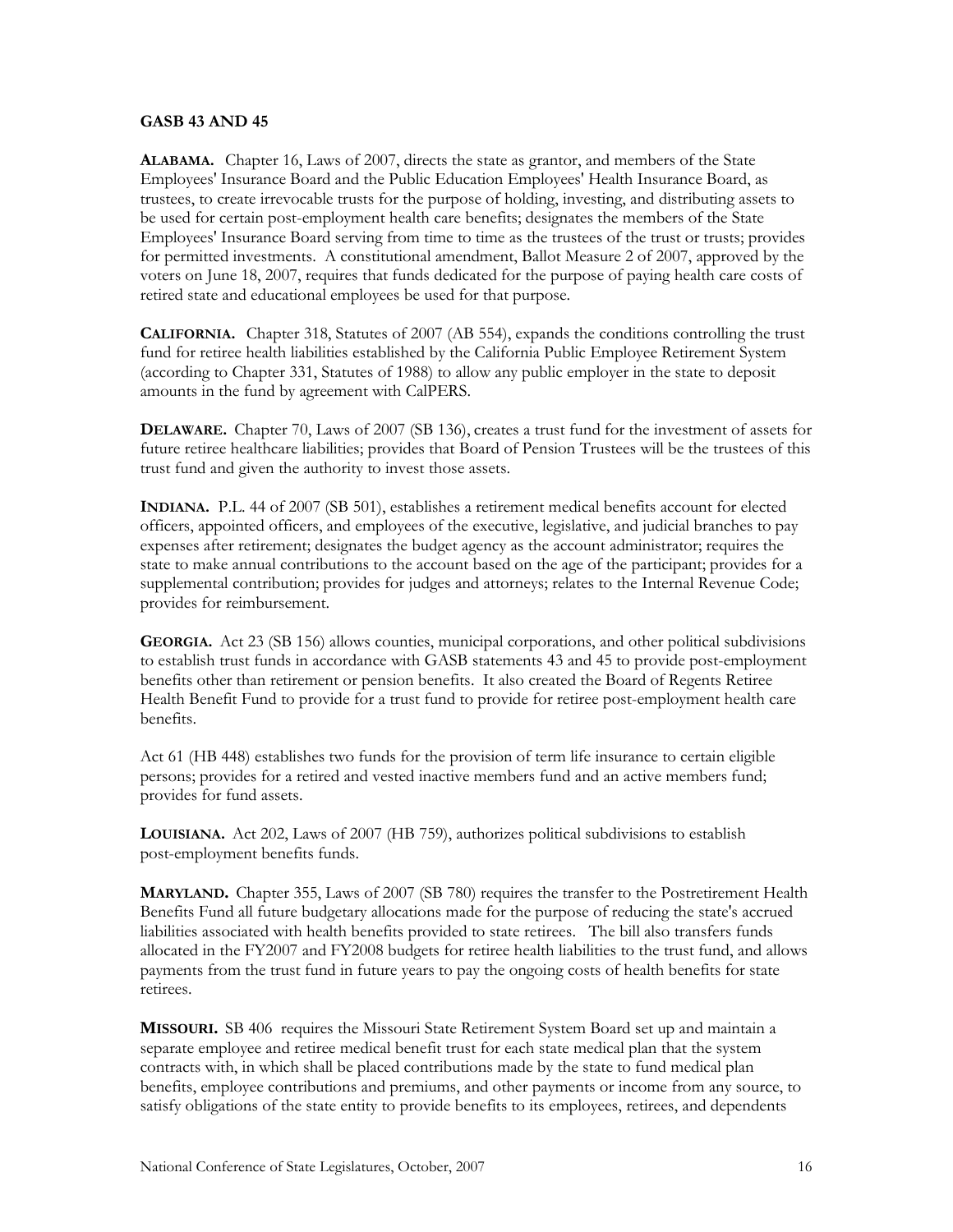under such state medical plan. The board may establish trust instruments that set forth applicable terms and conditions for the investment and disbursement of assets of a medical benefit trust, which may be irrevocable. The board may also consolidate retiree assets of one or more medical benefit trusts or commingle assets of trusts with assets of the system for investment purposes, but must maintain separate accounting for the assets of each trust. Section 104.320.3, .4, .5 & .6.

**NEVADA.** Chapter 253, Laws of 2007 (SB 457), allows a local government to establish an irrevocable trust fund for the purpose of providing health insurance or other retirement benefits, other than a pension, to its retired employees, and to use the trust fund to accumulate the funding necessary for the future provision of those benefits. It requires the appointment of a board of trustees to administer the trust fund, and provides for various limitations on the powers and duties of the board of trustees, including its authority to invest the money in the trust fund. Section 5 of this bill provides for the investment of any money in such a trust fund together with any assets of the Public Employees' Benefits Program in the same manner as the money in the Public Employees' Retirement Fund is invested.

Chapter 520 (SB547) creates an irrevocable trust fund to be administered by the Board of the Public Employees' Benefits Program. Section 4 of this bill creates the Retirees' Fund and specifies its purpose. Sections 5 and 6 of this bill specify how money is to be paid into the Retirees' Fund, invested and paid out of the Retirees' Fund.

**TENNESSEE.** Chapter 184, Laws of 2007 (HB 465 & SB 333) § 10, revises provisions concerning local governments' trust funds for OPEB. Present law authorizes any local government entity to establish investment trusts for the purpose of pre-funding non-pension, post-employment benefits accrued by employees of the entity, to be paid as they come due in accordance with the arrangements between the employers, the plan members and their beneficiaries. The authorization is subject to the following conditions:

(A) The chief governing body establishes a written plan of the post-employment benefits provided; (B) The investment committee of the political subdivision adopts a written investment policy authorizing how assets in the trust may be invested;

(C) The trust conforms to all applicable laws, rules and regulations of the IRS; and

(D) The trust document, the written plan of benefits, and the investment policy, as well as any other information or documentation as determined by the funding board, is submitted to the state funding board for approval.

This bill adds the following requirements for any local government entity's authorization for an investment trust to pre-funding non-pension, post-employment benefits:

(A) The investment policy does not authorize investment of trust assets in any instrument, obligation, security, or property that would not constitute a legal investment for assets of Tennessee domestic life insurance; and

(B) The local government entity is solely responsible for compliance with IRS rules and regulations, and federal tax laws.

**TEXAS.** Chapter 1224, Laws of 2007 (HB 2365) allows the state and political subdivisions of the state to follow state statutory modified accrual standards of accounting as described in the act, if other accounting bases conflict with state law. The state or its political subdivisions could account for other post-employment benefits (OPEBs)on this statutory basis if generally accepted accounting principles (GAAP) require accounting on any basis other than pay-as-you-go.

The act would have the practical impact of exempting those who choose the alternate accounting from requirements in Governmental Accounting Standards Board (GASB) statement 45, and potentially some in GASB statement 43.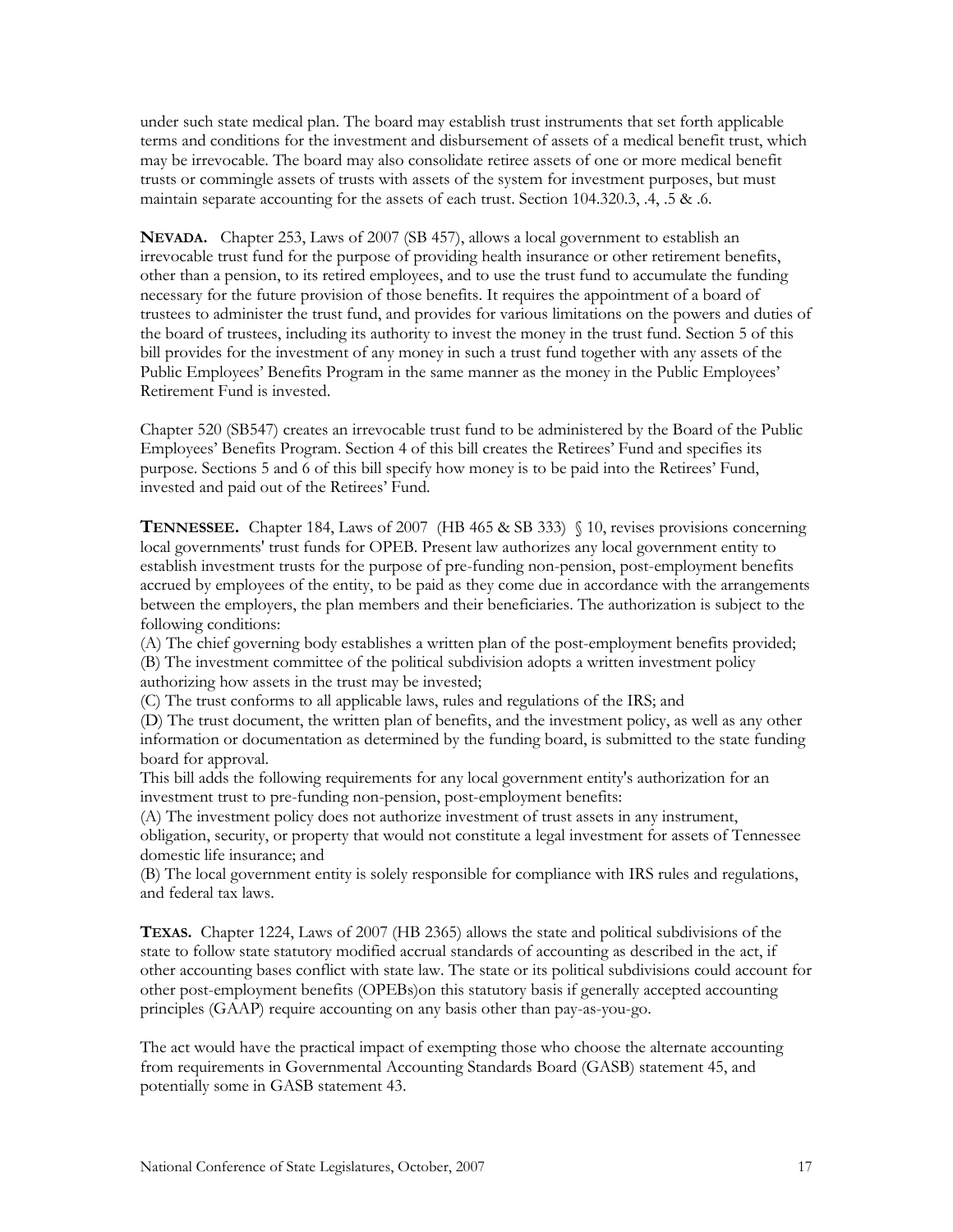The act partly outlines how the state shall account for OPEBs, and would allow Texas to exempt itself from following GASB standards of accounting for OPEBs. This would result in Texas financial statements no longer following the official GAAP standard, which would lead to adverse opinions by outside auditors. The auditor's opinions would be dual opinions, one opinion expressing compliance with GAAP standards, and another expressing compliance with statutory standards. Differences with GAAP may be small enough to initially get a qualified opinion, though in a short time they would be material and lead to an adverse opinion. Source: LBB Analysis of HB 2365: [http://www.capitol.state.tx.us/tlodocs/80R/fiscalnotes/html/HB02365F.htm.](http://www.capitol.state.tx.us/tlodocs/80R/fiscalnotes/html/HB02365F.htm)

**UTAH**. Chapter 99, Laws of 2007 (HB 7), establishes a trust fund to accumulate monies to pay postretirement benefits. This bill creates a trust fund to pay for post-retirement benefits; creates a board of trustees to act as the trustee of the trust; establishes investment criteria for the state treasurer in investing the trust assets; and directs the Division of Finance to transfer certain monies into the fund.

Chapter 207, Laws of 2007 (HB 337), provides that local government other post−employment benefits trust funds are exempt from the requirements to invest monies in certain assets; defines certain terms; requires monies in a local government OPEB trust fund to be deposited or invested in certain types of assets that meet certain criteria; provides that the state treasurer may develop and offer a variety of asset allocation options for monies in an OPEB trust fund and review the options for efficiency as needed.

**VERMONT.** Act 13, §16 (HB 516), modifies the state employees' postemployment benefits pension trust fund.

**VIRGINIA.** Chapter 710, Laws of 2007 (SB 789) Provides that counties, cities, towns, school divisions, and certain political subdivisions may establish local trusts or equivalent arrangements to fund postemployment benefits other than pensions.

**WEST VIRGINIA.** Chapter 208, Acts of 2007 (SB129), allows the transfer of surplus funds from the Public Employees Insurance Agency to the West Virginia Retiree Health Benefit Trust Fund.

#### **GOVERNANCE AND INVESTMENT POLICY SEE ALSO DIVESTMENT**

**ARIZONA.** Chapter 270, Laws of 2007 (HB 2147), allows the Arizona State Retirement System to invest up to 30 percent, rather than the current 20 percent, of ASRS assets in foreign equity securities; eliminates the requirement that ASRS investment management have not less than \$250 million currently under management.; specifies that individual employees within a firm meet the requirement of three years' experience at handling institutional investments of at least \$250 million, and provides protections for proprietary commercial information.

**GEORGIA.** Act 43 (HB 318) broadened the authority of retirement systems to invest in non-United States corporations, real investment trusts, and contracts, agreements, and other instruments designed to manage risk exposure.

**HAWAII**. Act 260, Laws of 2007 (SB 1365), encourages the Employees' Retirement system to invest in Hawaii venture capital; requires the system to report annually on any Hawaii venture capital investments; provides that if the system board determines it is not prudent to invest in any Hawaii venture capital, the board shall report the rationale for the decisions; requires the system to develop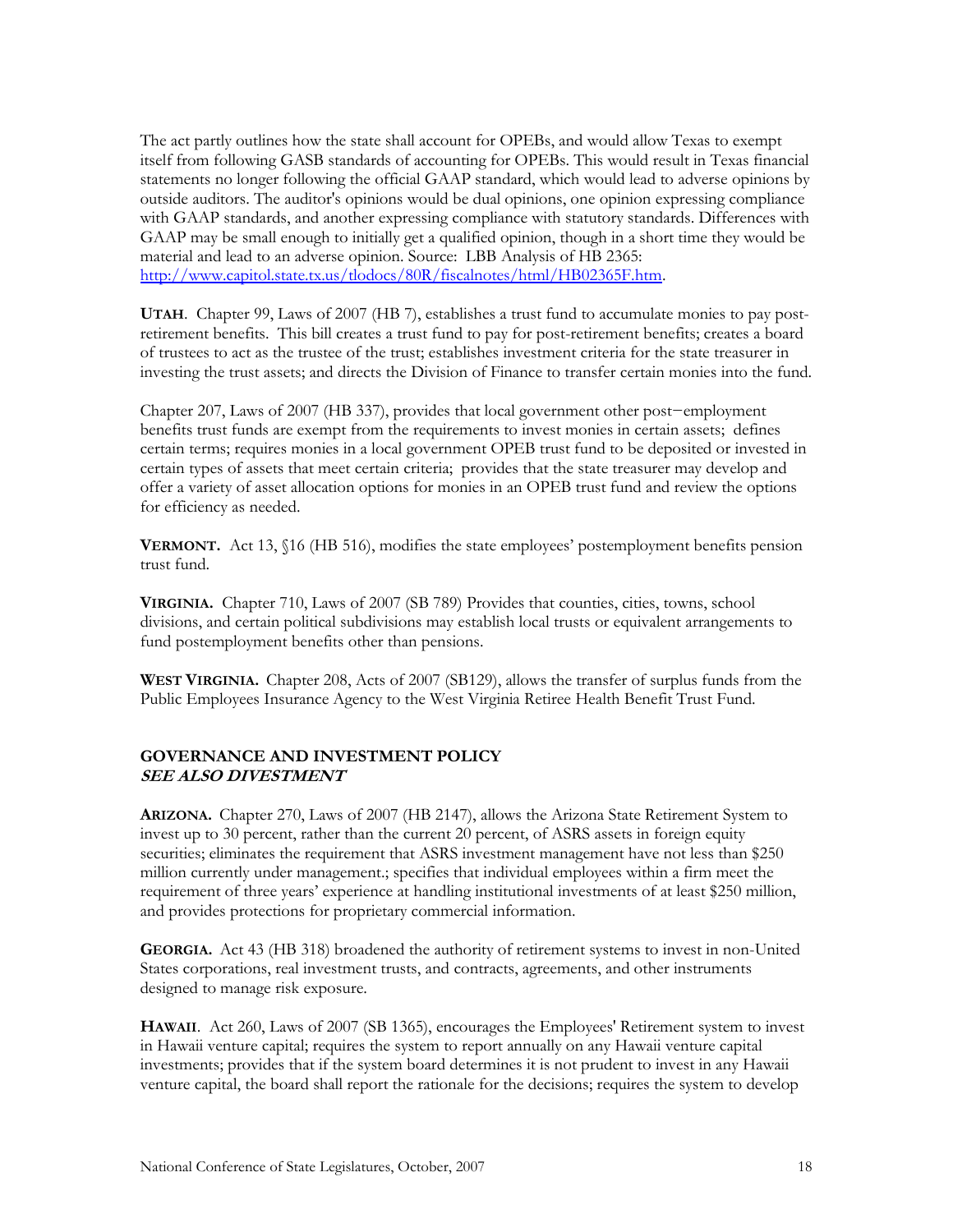criteria to determine the amount of funds that may be prudently invested in Hawaii private placement .

**LOUISIANA.** Act 78, Laws of 2007 (HB 254), provides for advance education of potential trustees prior to becoming a trustee of the Retirement and Sheriffs' Funds.

Act 367 (SB 58) extends the life of the pilot program requiring state retirement systems to direct 10 percent of commissions on certain domestic equity trades and 10 percent of certain domestic fixed income investments through Louisiana broker-dealers. Requires quarterly reports to the Legislature. It will expire on June 30, 2010.

Act 484 (SB 127), Constitutional amendment, requires increases in benefits for state retirement systems to also provide a funding source. To be on the ballot on October 20, 2007.

**MAINE.** PL 2007, Chapter 58, Public Laws of 2007, [LD 512] changes the name of the retirement system from the Maine State Retirement System (MSRS) to the Maine Public Employees Retirement System (MainePERS) to better reflect the groups for which the System administers retirement plans.

**MARYLAND.** Chapter 368, Laws of 2007 (SB 999) gives the board of trustees of the state retirement system authority to determine the compensation and bonuses of the system's chief investment officer (CIO) and gives the CIO power to hire and fire external asset managers, with the goal of increasing the attractiveness of the position.

**MASSACHUSETTS.** Chapter 68, Session Laws of 2007 (HB 4125) provides for state government management of local government retirement funds whose funded ratio and investment rate of return fall below specified minimums over the previous decade. The Public Employee Retirement Administration Commission (PERAC) is required to review the investment performance and funded ratio of all systems annually. A system found by the commission to have a funded ratio of less than 65 per cent and an average rate of return during the previous 10 years that is at least 2 percentage points less than that of the PRIM\* Fund rate of return over the same period shall be declared underperforming by the commission. The commission shall notify, in writing, any system deemed to be underperforming pursuant to this paragraph that it shall transfer ownership and control of all of its assets to the PRIM board. The act provides for an appeal of a PERAC decision to a review board that can grant exemptions to a local system under specified circumstances. An exemption requires approval by a local government board to be effective: it cannot simply be accepted by the trustees of a local government system. Denial of an exemption can be appealed to a court

Underperforming systems may also decide voluntarily to transfer control of assets to the PRIM board, and apparently have the power to withdrawn the assets after five years.

The act requires PERAC to report each public retirement system's average rate of return and funding level to the General Court (legislature) of Massachusetts annually.

\*PRIM is the Pension Reserves Investment Management Board, which manages the investments of the state Teachers Retirement and Employee Retirement Systems. It also manages assets of any local system that voluntarily deposits them with PRIM.

**MISSOURI.** SB 406 included various provisions intended to strengthen the funding and administration of all retirement plans in the state: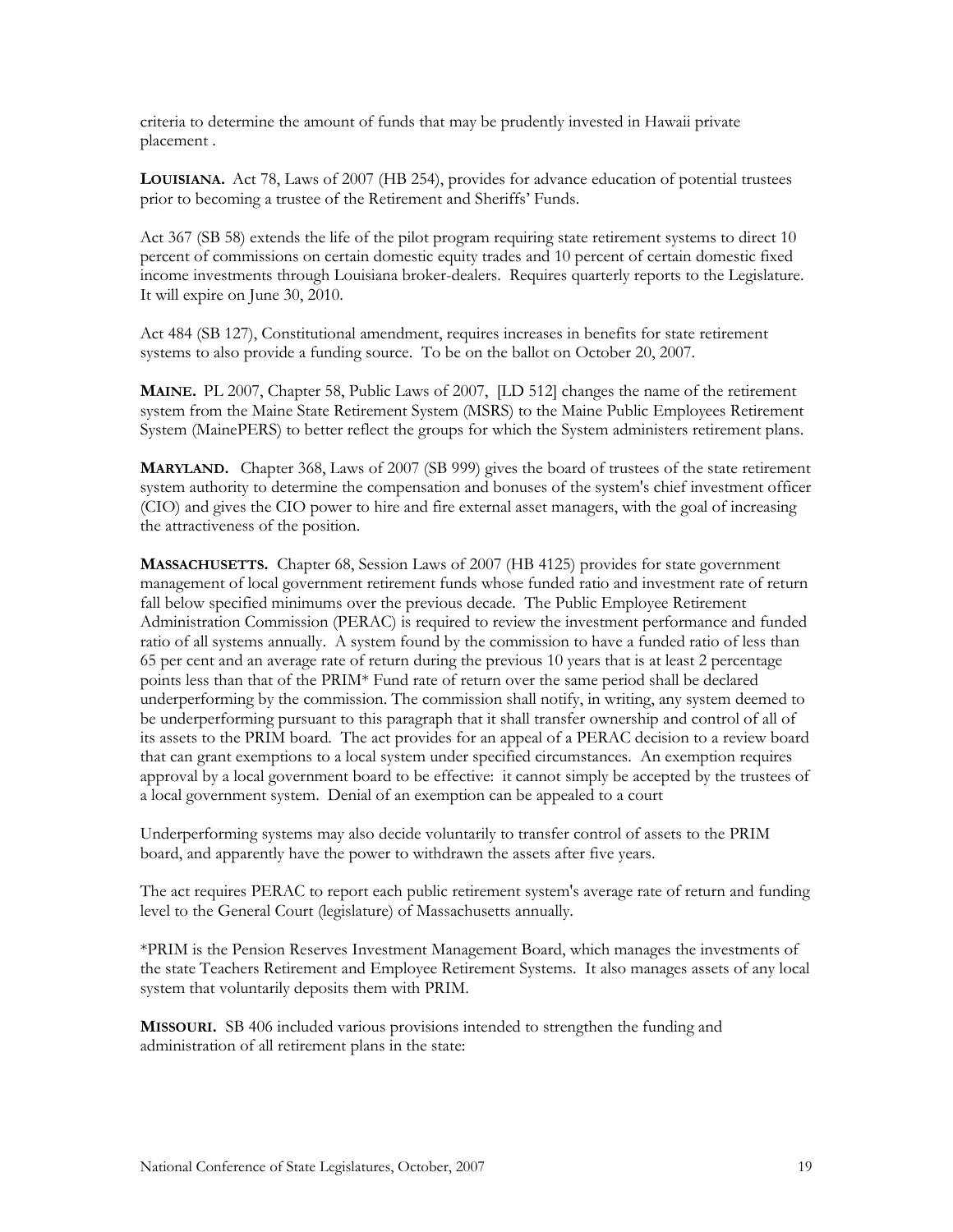- Reduces the amortization period associated with plan unfunded accrued liabilities to a  $\bullet$ maximum of 30 years, rather than the current maximum of 40 years, in order to meet recommendations of the Governmental Accounting Standards Board. Section 105.665.
- Requires each plan to create education and continuing education programs for board  $\bullet$ members, which shall include education on topics enumerated in this act. Also, each retirement plan, upon request, shall provide a pension benefit statement to a participant in written or electronic form, written in a manner calculated to be understood by the average plan participant. Such statement shall include accrued participant contributions, total accrued benefits, date first eligible for a normal retirement benefit, and projected normal retirement benefit. Any plan failing to comply shall submit reasons in writing to the joint committee on public employee retirement. Section 105.666.1 and 105.666.2.
- Prohibits any appointing authority, board member, or employee from receiving any gains or profit from any funds or transactions of the plan, and provides that any such person who accepts political contributions or compensation to influence his or her action with respect to the system shall forfeit his or her office and be subject to penalties for bribery. Also, any trustee, employee, or participant of a plan who is convicted of a plan-related felony after August 28, 2007, shall forfeit any retirement benefits from such plan. Section 105.667.
- Provides that any plan whose actuary determines has a funded ratio below 60 percent, other  $\bullet$ than the Public School Retirement System and the Public Education Employee Retirement System of Missouri, and the political subdivision has failed to make 100 percent of the actuarially-required contribution for five successive plan years shall be deemed delinquent in contribution payments, which shall constitute a first lien on the funds of the subdivision. The board is authorized to compel payment by writ, and the state treasurer shall withhold 25 percent of the contribution deficiency from the total moneys due the subdivision until the delinquency is satisfied. Section 105.683.
- Prohibits any new benefit increases for plans that are less than 80 percent funded, but plans  $\bullet$ funded at 80 percent or more may adopt increases as long as the funded ratio remains above 75 percent; unfunded actuarial accrued liabilities associated with benefit changes shall be amortized over a twenty-year period. Also, any plan with a funded ratio less than 60 percent shall have the actuary prepare an accelerated contribution schedule. The provisions of this section do not apply to the Missouri local government employees' retirement system under chapter 70, RSMo, or the judicial retirement plan under chapter 47, RSMo. Section 105.684.

**MONTANA.** Chapter 285, Laws of 2007 (HB 771) requires annual, instead of biennial, actuarial reports on the finances and investments of the state retirement systems, including the defined contribution plans, and requires prompt reporting to the legislature. Prohibits charging the legislature for the cost of the actuarial reports.

**NEW JERSEY.** Chapter 92, Laws of 2007 (SB 17, AB 21), §§ 23 to 28 remove language from existing law that permits the State Treasurer to reduce the amount of normal contributions needed to fund the various State-administered retirement systems when excess assets are available and requires each system to use consistent and generally-accepted actuarial standards. Any modification of the assumption or actuarial methodology at the direction of the State that changes asset values will require public disclosure and a financial impact analysis prior to adoption.

**OHIO**. HB 272 of the 126<sup>th</sup> Legislature provides that public employers are to remit employer contributions to the Public Employee Retirement Plan monthly rather than quarterly.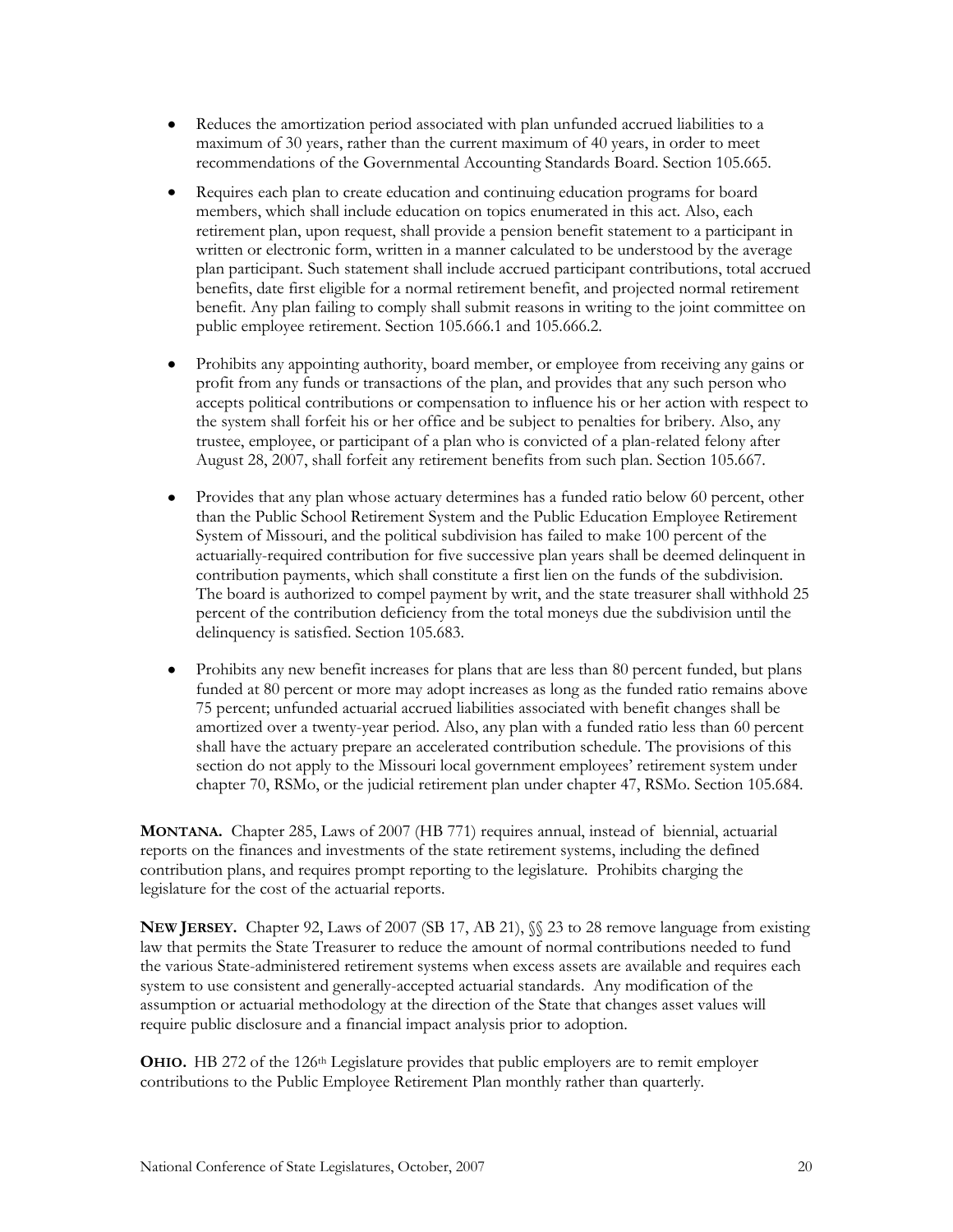**SOUTH CAROLINA.** Act 1, Laws of 2007 (SB 152), ratified last year's approval by South Carolina voters of the referendum to amend the state constitution to allow full diversification of the South Carolina Retirement Systems' investment portfolio (Amendment 3a).

**TEXAS.** Chapter 124, Laws of 2007 (SB 1447) Senate Bill 1447 amends the Government Code to provide additional authority to the Teacher Retirement System of Texas (TRS) to make certain private investments before September 1, 2012. The act allows the TRS board of trustees to delegate investment authority over a portion of the assets of the retirement trust fund to external managers. Contracts for external management allowed under the provisions of the bill cannot extend past September 1, 2012. The act authorizes the TRS board of trustees to delegate investment authority to TRS staff and allows the trustees to consider certain investment-related matters in closed session. The act restricts investments in hedge funds to no more than five percent of the value of the system's investment portfolio.

Chapter 1224, Laws of 2007 (HB 2365) allows the state and political subdivisions of the state to follow state statutory modified accrual standards of accounting as described in the act, if other accounting bases conflict with state law. The state or its political subdivisions could account for other post-employment benefits (OPEBs)on this statutory basis if generally accepted accounting principles (GAAP) require accounting on any basis other than pay-as-you-go.

The bill would have the practical impact of exempting those who choose the alternate accounting from requirements in Governmental Accounting Standards Board (GASB) statement 45, and potentially some in GASB statement 43. GASB 45 requires governmental entities to account for OPEBs, in particular retiree health benefits, in a manner similar to methods used for pension benefits.

The bill partly outlines how the state shall account for OPEBs, and would allow Texas to exempt itself from following GASB standards of accounting for OPEBs. This would result in Texas financial statements no longer following the official GAAP standard, which would lead to adverse opinions by outside auditors. The auditor's opinions would be dual opinions, one opinion expressing compliance with GAAP standards, and another expressing compliance with statutory standards. Differences with GAAP may be small enough to initially get a qualified opinion, though in a short time they would be material and lead to an adverse opinion..

Chapter 733 (HB 2664) seeks to reduce actuarial variability and increase pensioner confidence by requiring certain actuarial statements to be audited once every five years to reduce variability in audit results over time. Under current law, each public retirement system conducts its own independent actuarial analysis.

**WEST VIRGINIA.** SB 438 (vetoed and overridden) makes amendments to the current law regarding the Investment Management Board. Included is an increased allowance in the securities in which the board may invest. These are now defined as any and all forms and types of investments, financial instruments, or financial transactions that may be determined prudent for investment by the board. The bill increases the power of the board by delineating that those powers listed in the code only illustrate the kinds of powers it can have and does not limit it to those provided as examples. The bill helps to further expand the Board's power in dealing with public health, safety, and the convenience and welfare of state citizens. The wording of the bill is constructed broadly enough to grant the board full and complete authority to carry out their purpose in the financial markets. Source: West Virginia Legislative 2007 Wrap-up: [http://www.legis.state.wv.us/Wrapup/pdfs/Vol.XVIII\\_final.pdf.](http://www.legis.state.wv.us/Wrapup/pdfs/Vol.XVIII_final.pdf)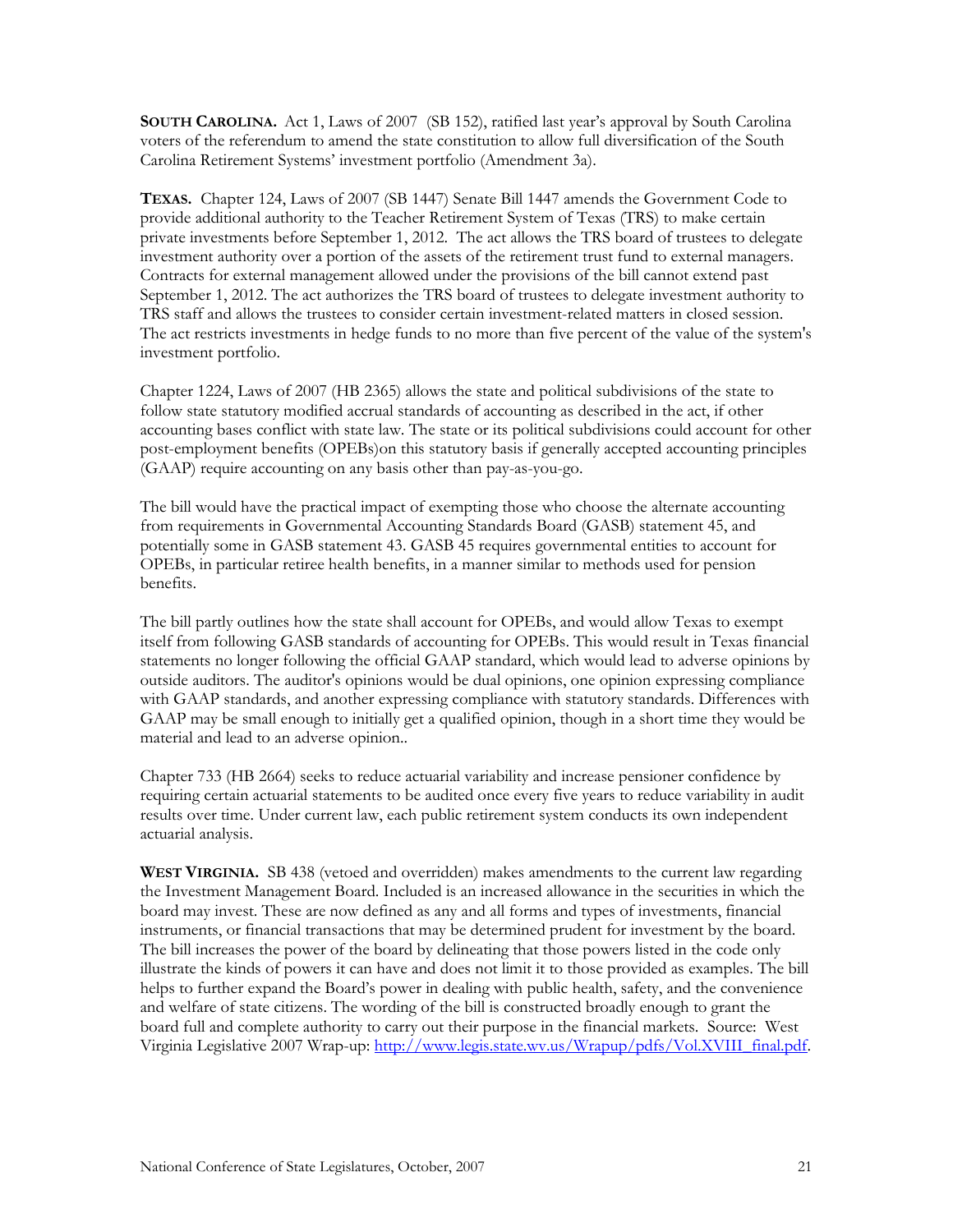#### **HEALTH COVERAGE**

**ARIZONA.** Chapter 253, Laws of 2007 (HB 2311) extends the rural health insurance subsidy for Medicare-eligible ASRS, EORP, PSPRS and CORP retirees for an additional 2 years through fiscal year 2009, from July 1, 2007 through June 30, 2009; specifies that a member living in a non-service area who is enrolled in a managed care program is not eligible for the premium benefit supplement.

**HAWAII**. Act 294, Laws of 2007 (HB 1746), Allows for the establishment of an employee organization sponsored trust that would provide health benefits for state and county employees of a particular bargaining unit, as well as future retirees and existing retirees who wish to participate in such a trust; establishes such a trust as a voluntary employees' beneficiary association (VEBA) trust; provides for retiree coverage for any employee who retires from the state or counties who was a member of an employee organization that establishes a VEBA trust.

**NEW JERSEY.** Chapter 103, Laws of 2007 (AB5005) requires a State employee contribution of 1.5 percent of the employee's base salary, or of a monthly retirement allowance for certain retired State employees, toward the cost of the chosen health coverage under the State Health Benefits Program (SHBP) for employees who are not represented by unions. For all other State employees, and county, municipal, and school district employees, the contribution will be determined by collective negotiations agreements. For state retirees, the contribution will not take effect until a Retirees' Wellness Program is created by the SHBP and the contribution will be waived for retirees who participate in the program.

The act amends the SHBP statutes to remove the requirement for a Traditional Plan for healthcare contracts purchased after June 30, 2007 and to reflect changes to the program to be implemented as the result of certain collective bargaining agreements, and discussions with representatives of public school teachers. Specifically, the bill grants authority to the State Health Benefits Commission to contract for the administration of preferred provider organizations (PPOs), with certain benefit levels, without a Traditional Plan component. A PPO is a network of health care providers from whom an enrollee may obtain services without a gatekeeper physician for a co-payment fee, with services outside of the network being more expensive.

The bill also provides for the creation of a School Employees' Health Benefits Program, with certain benefit levels, to be operated by a new commission.

**OHIO.** HB 272 of the 126th Legislature allows the Public Employee Retirement System to create voluntary retiree medical savings accounts in which members can deposit contributions via payroll deduction to be used for qualified medical expenses upon the member's retirement.

#### **LEGISLATIVE REVIEW OF RETIREMENT POLICY**

**OKLAHOMA.** Chapter 186, Laws of 2007 (HB 2070) subjects the Oklahoma Firefighters Pension and Retirement System, Oklahoma Police Pension and Retirement System and Oklahoma Law Enforcement Retirement System to the provisions of the Oklahoma Pension Legislation Actuarial Analysis Act. Oklahoma Police Pension and Retirement System and Oklahoma Law Enforcement Retirement System to the provisions of the Oklahoma Pension Legislation Actuarial Analysis Act.

The Oklahoma Pension Legislation Actuarial Analysis Act (SB 1894 of 2006) provides for extended review of legislation that carries a fiscal impact on a retirement plan. Any legislation with a fiscal impact on a retirement plan must be introduced in the first legislative session and cannot be passed until the second legislative session. Any measure with a fiscal impact must be assigned to the State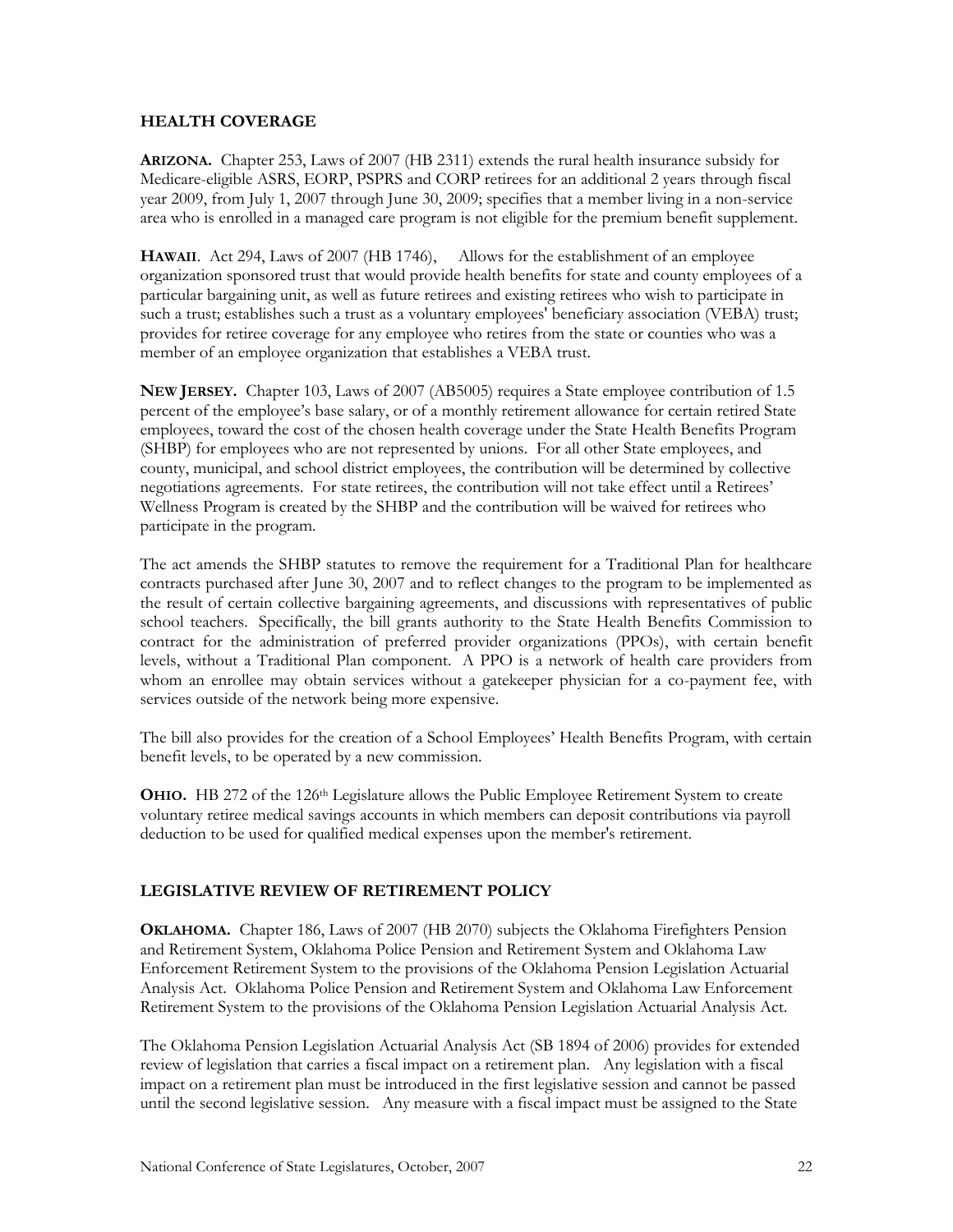Auditor and Inspector and an actuarial impact statement provided before the Legislature acts on the measure.

# **LEGISLATIVE AND GUBERNATORIAL RETIREMENT PLANS**

**HAWAII.** Act 2, Laws of 2007 (HB 1073), excludes legislative session employees from mandatory enrollment in the employees' retirement system; relates to employees' retirement system.

**INDIANA**. P.L.43-2007 (SB 401) provides that, beginning in 2009, the state's contribution to the legislators' defined contribution plan shall be a percentage of the participant's salary. The percentage is to be calculated annually by the Public Employees Retirement Fund (PERF) and confirmed by the Budget Agency. It is to be determined by the state employer contribution on behalf of state employees to PERF and the state contribution to annuity savings accounts on behalf of state employees who are members of PERF. The contribution for legislators may not exceed those total contribution rates. Effective January 1, 2009, the provision establishing the contribution rate for legislators at 20% is repealed. The bill also repealed law that allowed the state to pay all or part of the health insurance premium for former state legislators or their surviving spouses (dependent upon service of four terms in the Legislature), but continues to allow former legislators or their surviving spouses to retrain membership in the group health insurance program if they pay 100% of the employee and employer share of the premium costs.

§13 of P.L.180-2007 (SB 128) continues the legislators' defined contribution plan as a pilot project through 2010, provides that employer contributions to it shall be 20% of salary for member legislators until January 1, 2009, and requires PERF to report annually whether the pilot project should be continued. PERF may recommend legislation to extend such a defined contribution plan to all the plans that it administers.

**MARYLAND.** Chapter 263, Laws of 2007 (HB 1013), allows the surviving spouses of governors who die before the age of 55 to receive 50% of the state retirement benefit the governor would have been eligible for had he or she survived to age 55.

**MISSISSIPPI**. Chapter 407, Laws of 2007 (HB 1016), provides that a person who becomes a member of the Legislature or the President of Senate after July 1, 2007, may receive credit for previous service in those positions only after serving for eight years in such positions, as opposed to four years under previous law.

**MONTANA.** Chapter 309, Laws of 2007 (HB 139), establishes a legislative branch retirement termination reserve account to be used for eligible termination pay expenditures for legislative division staff. \$400,000 was appropriated for the account for the 2009 biennium.

Chapter 334, Laws of 2007 (HB 754), provides various options for a person elected as state legislator who is a member of a state retirement plan to continue to accrue service credit in that plan; requires contributions and funding.

#### **MILITARY SERVICE**

**ARIZONA**. Chapter 244, Laws of 2007 (HB 2148), changes rules for service credit for active members of the military. It changes the term "presidential" call-up to "military" call-up; adds that a death or disability may be "during" active military service in addition to "as a result of" active service; and allows a member who was activated into U.S. military service and became disabled as a result of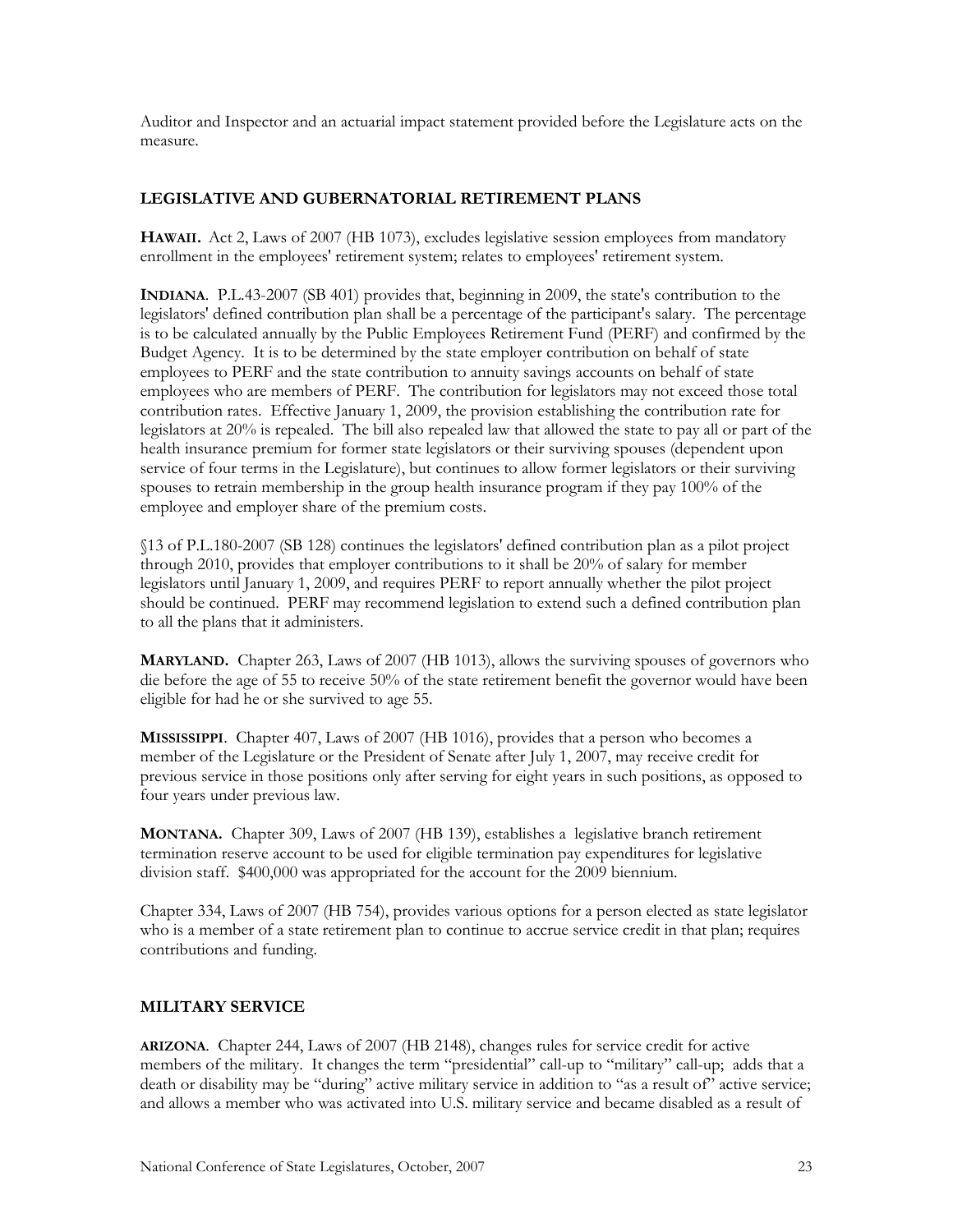or during the service to purchase that active service time from the date service started through one year after the member's date of disability. Provision effective until June 30, 2009.

**ARKANSAS**. Act 176, Laws of 2007 (SB57), provides that a member of the Public Employee Retirement System must be separated form service in the National Guard or other military services reserve in order to purchase service in a military capacity from the System. The number of years a person may purchase was increased from one to three.

**ILLINOIS.** Chapter 486, Laws of 2007 (SB 647), Amends the Illinois Municipal Retirement Fund Article of the Pension Code. Increases the amount of creditable service a participating employee may be granted for service in the armed forces of the United States. Provides that, if payment is made during the 6-month period that begins one month after the effective date, the required interest shall be at a specified rate per year, compounded annually; otherwise, the required interest shall be calculated at the regular interest rate. Removes provisions allowing a reduced interest rate.

**MARYLAND.** Chapter 480, Laws of 2007 (HB 1406), provides that when military service interrupts State service, members of a State or local retirement or pension system receive specified service credit applied toward their retirement allowance using the accrual rate in effect at the time of the member's retirement from the State system.

#### **RE-EMPLOYMENT AFTER RETIREMENT**

**ARKANSAS.** Act 612, Laws of 2007 (HB 1187), extends the length of a waiver from the earnings limitation for a retired teacher to teach in a critical need area to six years.

**MARYLAND.** Chapter 443, Laws of 2007 (HB 962), widens exemptions from the law that provides that a teacher who is rehired by a former employer suffers a dollar-for-dollar benefit reduction if the sum of the retiree's annual compensation and initial retirement allowance exceed the retiree's compensation at the time of retirement. Retirees who return to low-performing schools and who teach in an area of critical shortage are exempt from those provisions, under existing law. This legislation expands the definition of low-performing school to those in which at least 50% of students qualify for federally subsidized school lunches. The act also increases the number of teachers low-performing schools may rehire and broadens the definition of the work such teachers may undertake.

**IDAHO**. Chapter 131, Laws of 2007, allows retired teachers or administrators to be rehired as "at will" employees without putting their PERSI benefits in jeopardy. The Act stipulates the conditions and requirements should a school district decide to hire or rehire a retired school teacher. Retired teachers or administrators who qualify are those who have 1) reached the Rule of 90, 2) are not participating in the early retirement program, AND 3) who are retired on or after the age of 62. Districts will pay the employer's share of retirement contributions for such returned teachers, but the employee will not accrue additional benefits.

**WASHINGTON**. Act 50, Laws of 2007 (HB 1262), addresses post-retirement employment. For TRS Plan 1 members and employers, this bill prohibits prior re-employment agreements and requires documentation of need and of the hiring process. The bill increases the waiting period to one and a half months before a TRS Plan 1 retiree can return to work and it implements a lifetime limit of 1,900 hours. Any hours worked over 867 in a year while a TRS Plan 1 retiree is receiving a pension will be applied to the lifetime limit. These provisions are consistent with those that are currently a part of PERS Plan 1.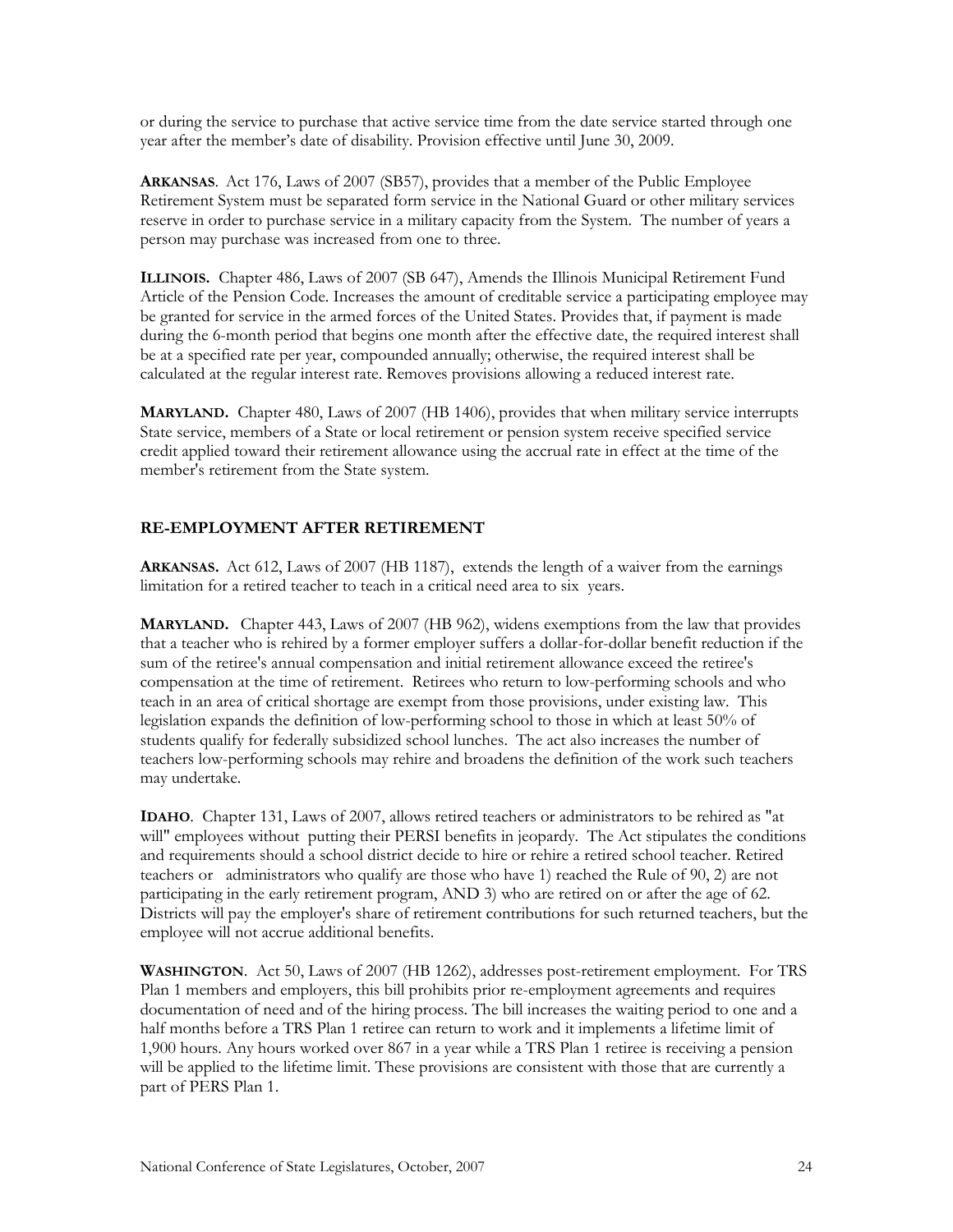**WYOMING**. Chapter 78, Laws of 2007, reduces the waiting time between retirement from covered employment and re-employment from six months to 30 days and provides that the employer of such a person shall pay the appropriate employee and employer retirement contributions to the Wyoming Retirement System. The rehired employee will not accrue any additional retirement benefit on account of such service.

### **SERVICE CREDIT/ PURCHASE OF SERVICE/ TRANSFER OF CREDIT**

**ARKANSAS**. Act 1570 of 2007 (SB 112) broadens provisions for the purchase of out-of-state service for members of the Public Employees Retirement System. The existing provision allowed a members of five years' credited service to purchase up to five years' credit for out of state service. The new provision allows the same purchase if the purchaser is over 65 years of age, has two years of credited service with PERS, and has worked at least seven years out of state.

**MISSISSIPPI.** Chapter 407, Laws of 2007 (HB 1016), provides that no credit for prior service will be available to members who join the Mississippi PERS after July 1, 2007, until they have contributed to the system for at least eight years.

**WYOMING**. Chapter 41, Laws of 2007, broadens the ability of vested members of the Wyoming Retirement System to purchase service credit. The restriction to purchases to reflect certain kinds of prior, non-covered service were repealed. Under this act, any vested member may purchase five years service credit at its actuarial cost.

# **STUDIES**

**NEW HAMPSHIRE.** Chapter 355, Laws of 2007 (HB 876),establishes a 21-person commission to make recommendations to ensure the long-term viability of the New Hampshire Retirement System. The commission, consisting of NH House and Senate members, active and retired group I & group II members, representatives of municipal and school employers, the NHRS board of trustees' chairman, and individuals with expertise in finance and financial management governance, is required to issue its report on or before 12/01/2007.

# **TAXATION OF RETIREMENT BENEFITS**

**KANSAS.** HB 2031 provides that for the taxable year beginning after December 31, 2006, amounts received as benefits under the federal social security act which are included in federal adjusted gross income of a taxpayer with federal adjusted gross income of \$50,000 or less, whether such taxpayer's filing status is single, head of household, married filing separate or married filing jointly; and for all taxable years beginning after December 31, 2007, amounts received as benefits under the federal social security act which are included in federal adjusted gross income of a taxpayer with federal adjusted gross income of \$75,000 or less, whether such taxpayer's filing status is single, head of household, married filing separate or married filing jointly.

**MISSOURI.** HB 444, effective January 1, 2007, authorizes an income tax deduction to be phased in over six years for Social Security benefits, Social Security disability benefits, and benefits received from a nonprivate retirement system for individuals 62 years of age or older. For 2007, a taxpayer can deduct 20% of his or her Social Security benefits; for 2008, 35%; for 2009, 50%; for 2010, 65%; for 2011, 80%; and for 2012 and thereafter, 100%. A single taxpayer with an adjusted gross income